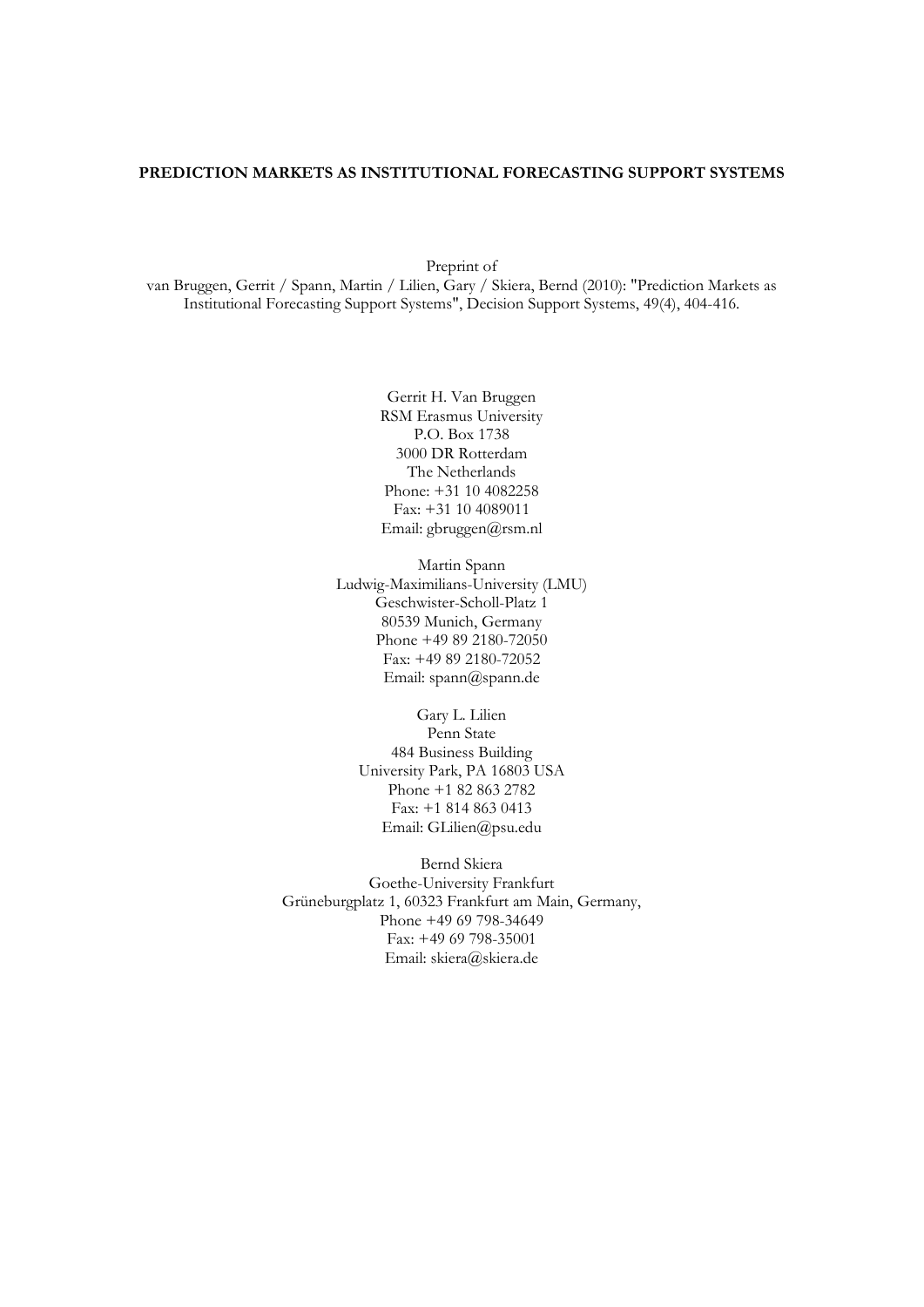# **PREDICTION MARKETS AS INSTITUTIONAL FORECASTING SUPPORT SYSTEMS ABSTRACT**

An attractive feature of Prediction Markets (PMs, also called information markets or virtual stock markets) is that they provide economic incentives for informants to share unique information, i.e., information that no other informants possess. This feature and the broad availability of the Internet have lead to applications of prediction markets in a number of fields. Most reported applications to date contain large numbers of informants, so it is unclear if PMs are appropriate for applications with few knowledgeable informants (i.e. small PMs) as is the case for most institutional forecasting tasks. Hence, we compare the performance of small PMs with more traditional judgment-based approaches which we call the Combined Judgmental Forecasts (CJF) approach, and the Key Informant (KI) approach. Our results show that forecasts from small PMs outperform more traditional approaches in settings of high information heterogeneity (i.e. where the amount of unique information possessed by informants is relatively high) and does no worse in settings of low information heterogeneity.

Keywords: Prediction Markets, Institutional Forecasting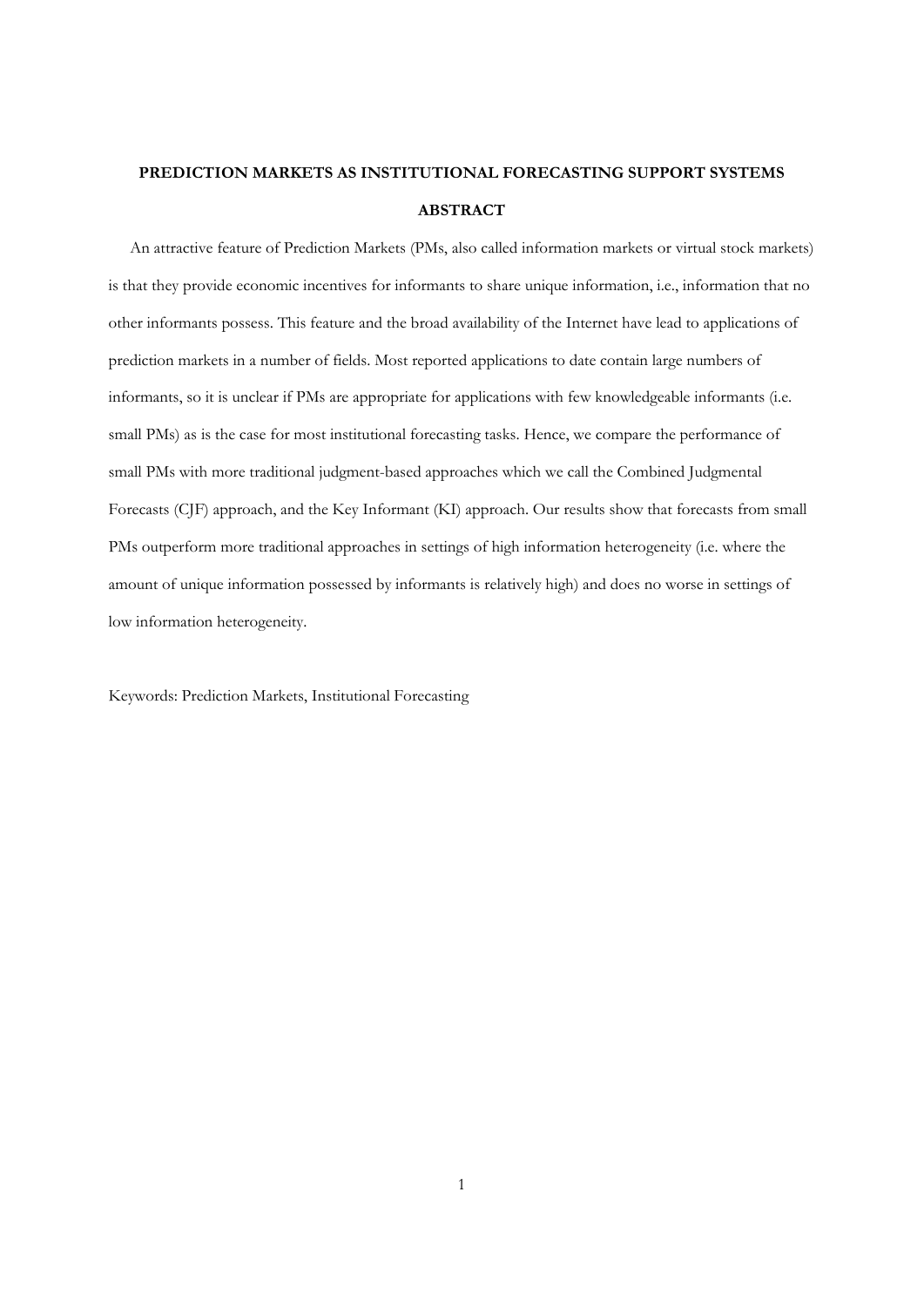# **PREDICTION MARKETS AS GROUP FORECASTING SUPPORT SYSTEMS INTRODUCTION**

One of the most challenging tasks firms face is to make the most effective use of their extant internal information. That challenge applies especially to forecasting, which the forecasting literature (see Evans (2002), for example) describes as both "art and science", with "art" referring to forms of managerial judgment and the "science" referring to statistical or econometric analysis based on historical data. But forecasts in organizations are often required in situations where there are no data-based approaches available. Furthermore, cost or secrecy concerns often preclude customer surveys as data sources for such forecasts. Hence, many organizations rely on informants (sales representatives, research analysts, business managers and project team members) for the development of (judgment-based) forecasts (Fildes and Hastings 1994), what we will refer to here as "institutional forecasting."

Forecast accuracy is often improved when informant-based forecasts rely on *multiple* rather than a single informant because (a) informants seldom have access to all relevant information and (b) using multiple informants lowers the error component of the group's forecast (Armstrong 2001). Group discussion enables informants to share information so that groups can access a larger pool of information than can any single informant acting alone (Shaw 1981; Dennis 1996). However, research has also shown that groups are sometimes ineffective at exchanging information (Hightower and Sayeed 1996) and that much unique information known to a single or only some individuals is never shared with the group (Stasser 1992).

Stasser and Titus (1985) claim that groups can benefit from pooling members' information, particularly when members individually have partial and biased information but collectively can compose a less biased characterization of the decision alternatives. However, in an empirical application of their approach they find that group members often fail to effectively pool their information because discussion is dominated by commonly held information and information that supports members' existent viewpoints. This result implies that groups that share information interactively through group discussion will normally reach consensus but will neither appropriately correct for nor effectively pool members' complementary expertise and knowledge.

The increasing ease of interconnectivity and the proliferation of web conferencing tools like LiveMeeting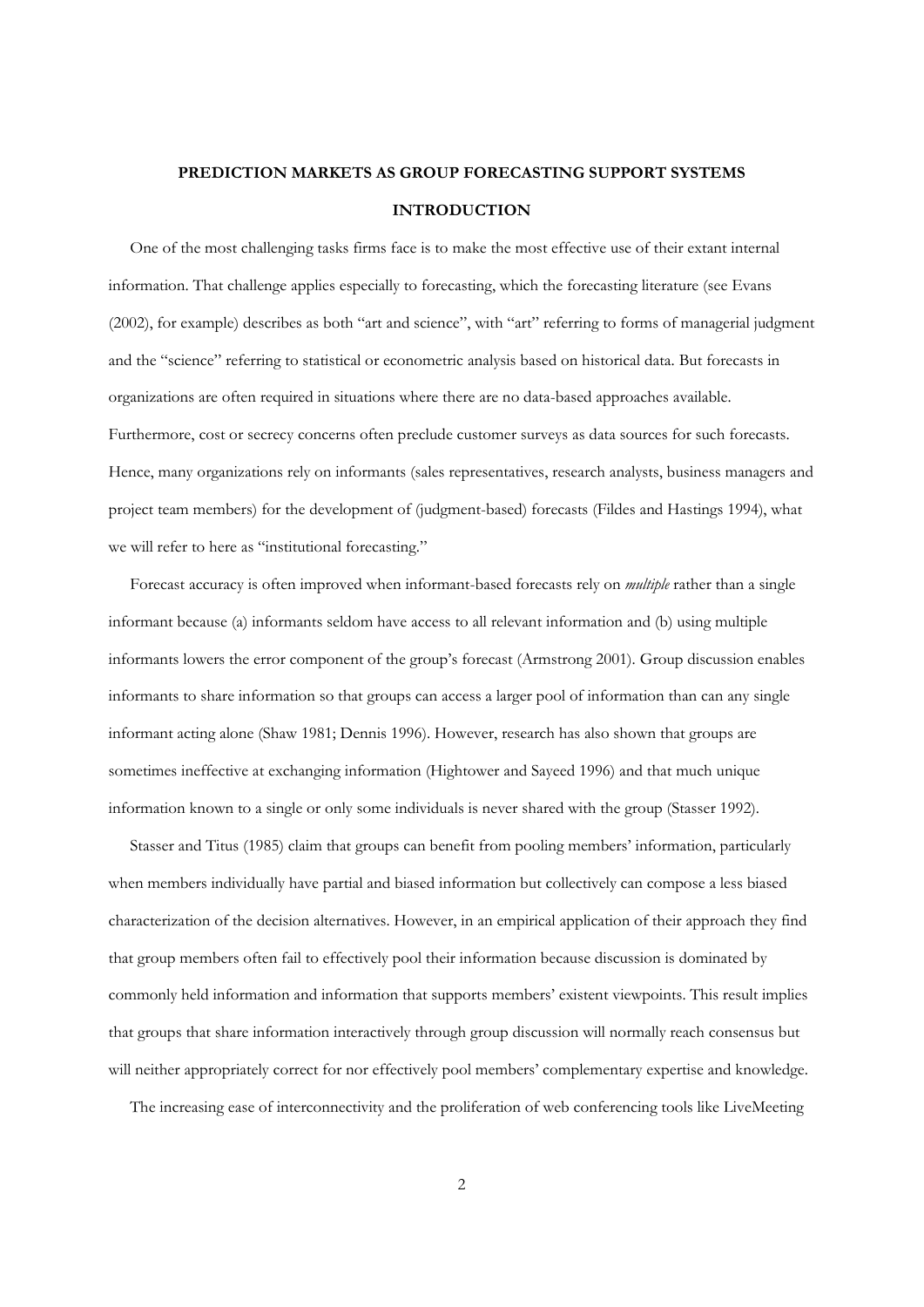and GotoMeeting are continually making it simpler for groups of people to work together through computer networks. A Group Forecasting Support System within such an environment is a communication and coordination process that structures the process of communication and information sharing. Dennis (1996) studied the benefits of Group Support Systems (GSSs) and found that groups using a GSS exchanged 50% more information than verbally interacting groups, permitting them to include the best alternative amongst those considered for selection. However, he also found that very few groups ended up selecting the optimal decision, indicating that the GSS was not able to help the groups to process the information that they had optimally. Sia, Tan, and Wei (2002) report that anonymous or dispersed computer-mediated communication settings are required for group discussion to lead to the strong polarization that may be necessary to identify a non-consensus choice.

Prediction Markets (PMs), also called information markets or virtual stock markets, represent an information technology based forecasting platform that may have the potential to address some of the challenges that traditional GSS's face in the institutional forecasting context. PMs enable informants to exchange information and should be considered as a type of organizational Group Forecasting Support System (GFSS). However, unlike traditional Group Support Systems (DeSanctis and Gallupe 1987; Dennis 1996), PMs place an incentive on exchanging "unique" information with other informants in the market because doing so will lead to higher pay-offs for the informant possessing such unique information.

PMs have been successfully applied to predict election outcomes (e.g., the Iowa Electronic Markets (Berg, Nelson, and Rietz 2008)), the success of movies and impact of stars (e.g., the Hollywood Stock Exchange (Pennock, Lawrence, Giles, and Nielsen 2001; Elberse 2007; Foutz and Jank 2008)), sports results (Spann and Skiera 2009), product concepts and new product ideas (Dahan, Lo, Poggio, Chan, and Kim 2007; Soukhoroukova, Spann, and Skiera 2010); and future economic outcomes (e.g., economicderivatives.com). In an inter-organizational setting Guo, Fang, and Whinston (2006) propose a prediction market for information sharing within supply chains. LaComb, Barnett, and Pan (2007) report that several GE businesses experimented with PMs to support idea generation and group-decision making. Ostrover (2005) cites several PM applications in organizations: e.g. Hewlett Packard (HP) uses PMs to forecast sales, financial, and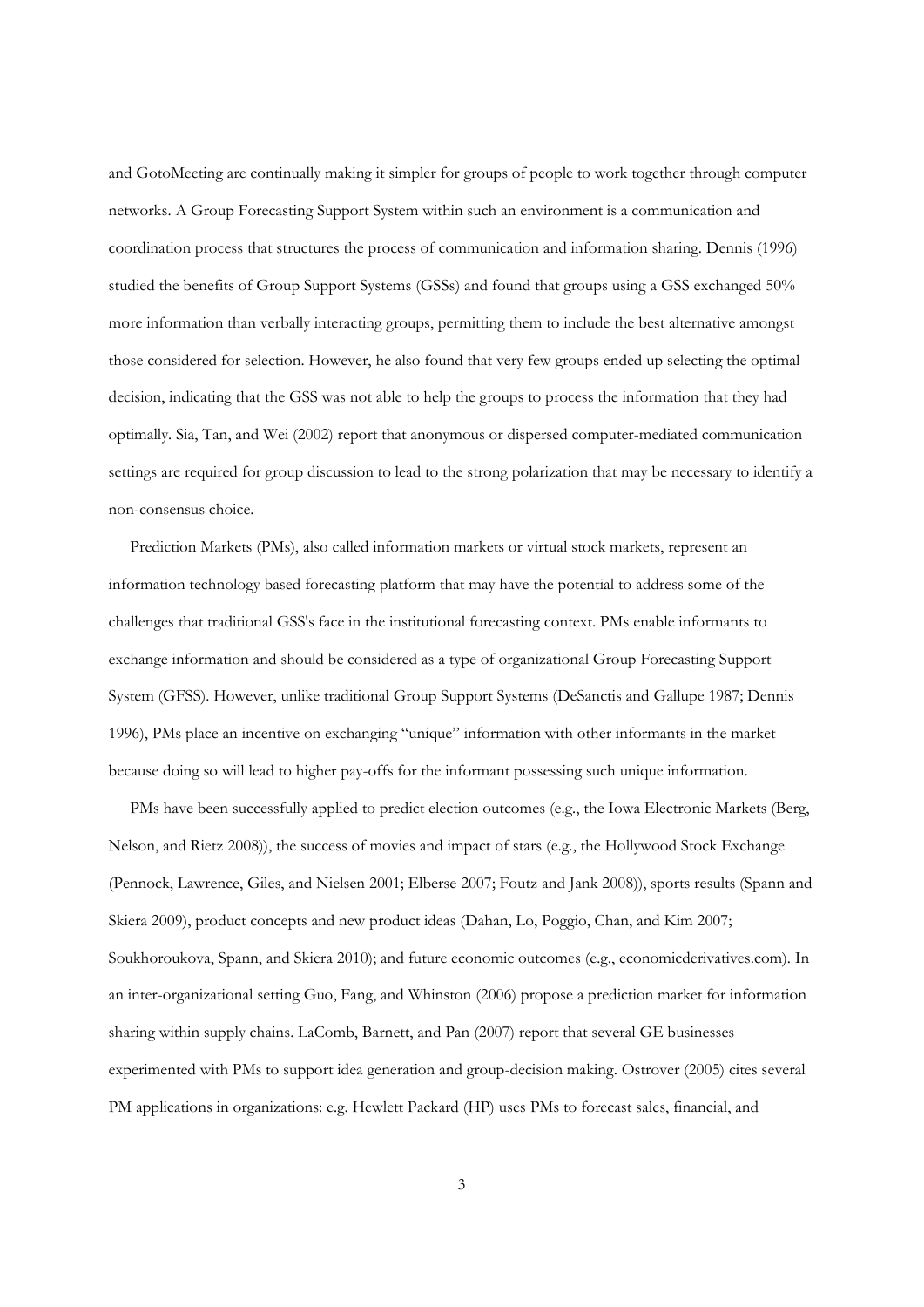accounting results while Eli Lilly uses a PM to identify those drugs in the early stages of development most likely to win US Federal Drug Administration approval. The results of these applications demonstrate the potential value of the PM approach for institutional forecasting in settings with a *large* number of participants. However, little work has been reported on PMs in settings with few knowledgeable participants; indeed, scholars have stressed that such situations can lead to markets with low liquidity where small changes in supply and/or demand can have a large impact on market prices (Fung, Mok, and Wong 2004). Research on traditional GSSs (Gallupe, Dennis, Cooper, Valacich, Bastianutti, and Nunamaker 1992) suggests that these systems are also much more effective for larger groups, Yet, many practical institutional forecasting situations actually involve relatively few (knowledgeable) informants, which underlines the need for approaches that are effective for small groups.

Spann and Skiera (2003) report a study of a (single) small PM with twelve employees at a large German mobile phone operator to forecast the usage of five different mobile phone services in a specific month. The PM showed better forecasting accuracy than several competing model-based forecasting approaches. The authors suggest that as the heterogeneity in market informants' knowledge increases, the PM's forecasting error declines relative to other approaches. If this suggestion is correct, it implies that small PMs can be effective in general and may do especially well relative to alternatives if the informants possess relatively large amounts of "unique" or "partially shared" information (Dennis 1996).

Our objective in this paper is to analyze whether the forecasting accuracy observed for PMs in other settings applies to forecasting settings with *few* knowledgeable informants. We consider *whether, why* and *when* small PMs are likely to outperform more traditional judgment-based approaches towards institutional forecasting (Kumar, Stern, and Anderson 1993), which we call the Combined Judgmental Forecasts (CJF) approach, or the Key Informant (KI) approach. We compare the accuracy of the PM approach with these alternatives for several forecasting tasks (i.e., forecasting the future value of two financial indices and forecasting the point spread of two college football games).

Our results show that the PM approach performs at least as well as these alternatives in markets with few participants. We find that for tasks we characterize as high in information-heterogeneity (i.e., predicting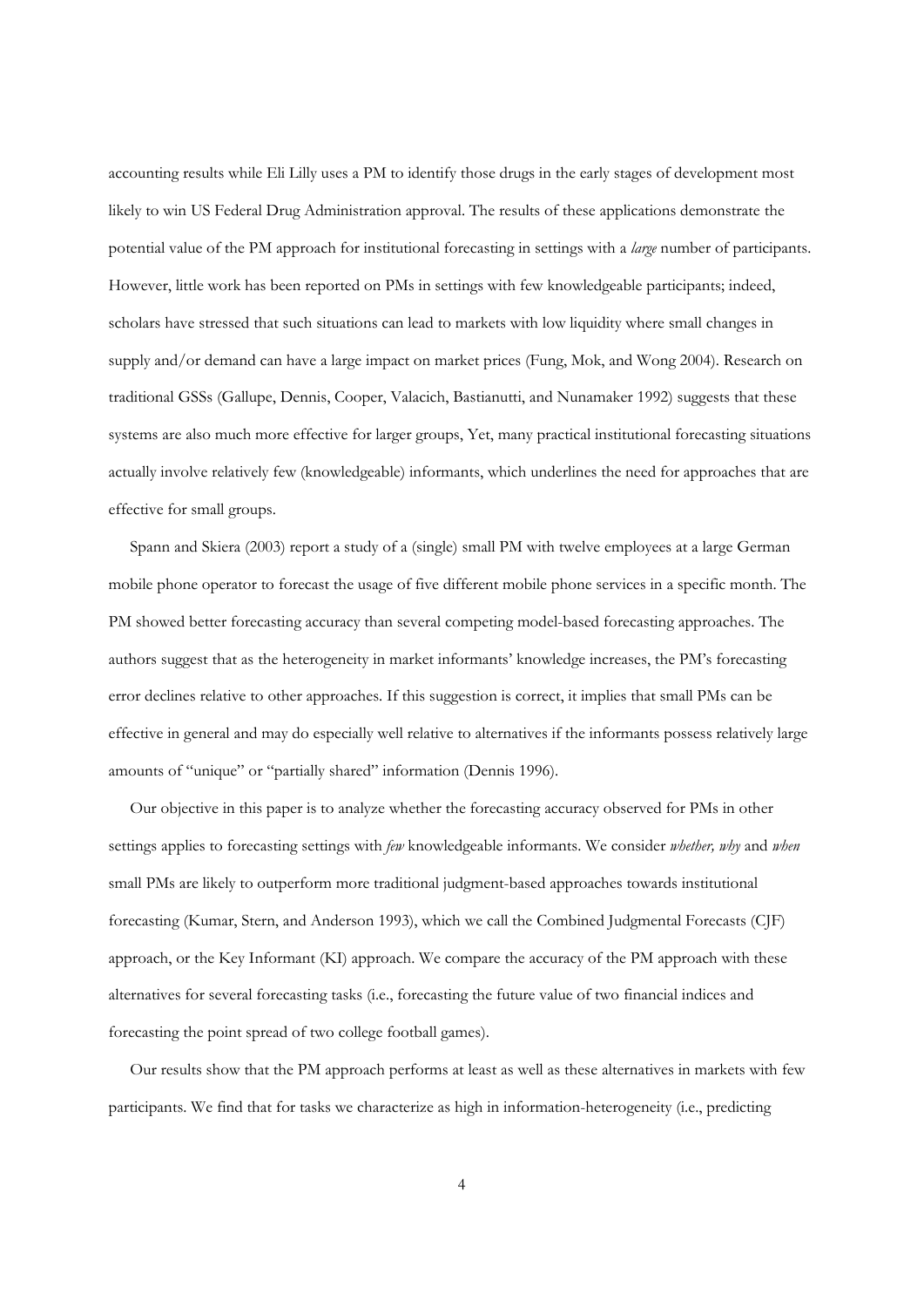football point spreads), forecasts made through the PM approach are more accurate than those developed by the CJF approach or by the KI approach, while for low information-heterogeneity tasks (i.e., predicting financial indices), we find that the PM approach performs no worse than the other approaches.

The paper proceeds as follows: we first review alternative approaches to support institutional forecasting, including the opportunities afforded by the PM approach. Then we review literature on how PMs operate and how their operation may be affected by the number of market informants. We contrast the differences between the PM approach and the more traditional approaches (CJF or KI), which leads to our hypothesis about the expected differences in forecasting accuracy between those three approaches. We next describe the design of our empirical study and present our results. We conclude with a discussion of those results and their implications.

### **REVIEW OF INSTITUTIONAL FORECASTING APPROACHES**

We review the most commonly used approaches to (institutional) forecasting--the (single) key informant and multiple informants approaches. We then compare them with the PM approach.

 *Key Informant (KI) Approach.* Perhaps the most widely used approach in practice because of its simplicity is the key informant approach, where a *single* informant is most often selected because of knowledge and willingness to communicate that knowledge. This approach suffers from significant drawbacks (Kumar et al. 1993), including bias, random error, and the inability to aggregate information spread across multiple informants. Armstrong (2001) summarizes much research that shows that single informant reports are systematically outperformed by those of multiple informants when their reports are appropriately combined.

*Multiple Informant Approaches* combine knowledge of multiple informants into an overall forecast. The strategies to combine the information of multiple informants differ depending upon whether or not the informants interact and are able to exchange information.

*Mechanistic Aggregation—Combined Judgmental Forecasts (CJF) Approaches.* CJF algorithms such as forming simple or weighted averages are used when informants *do not interact* and *do not exchange* information (Garthwaite, Kadane, and O'Hagan 2005). Rather, all informants produce forecasts that are then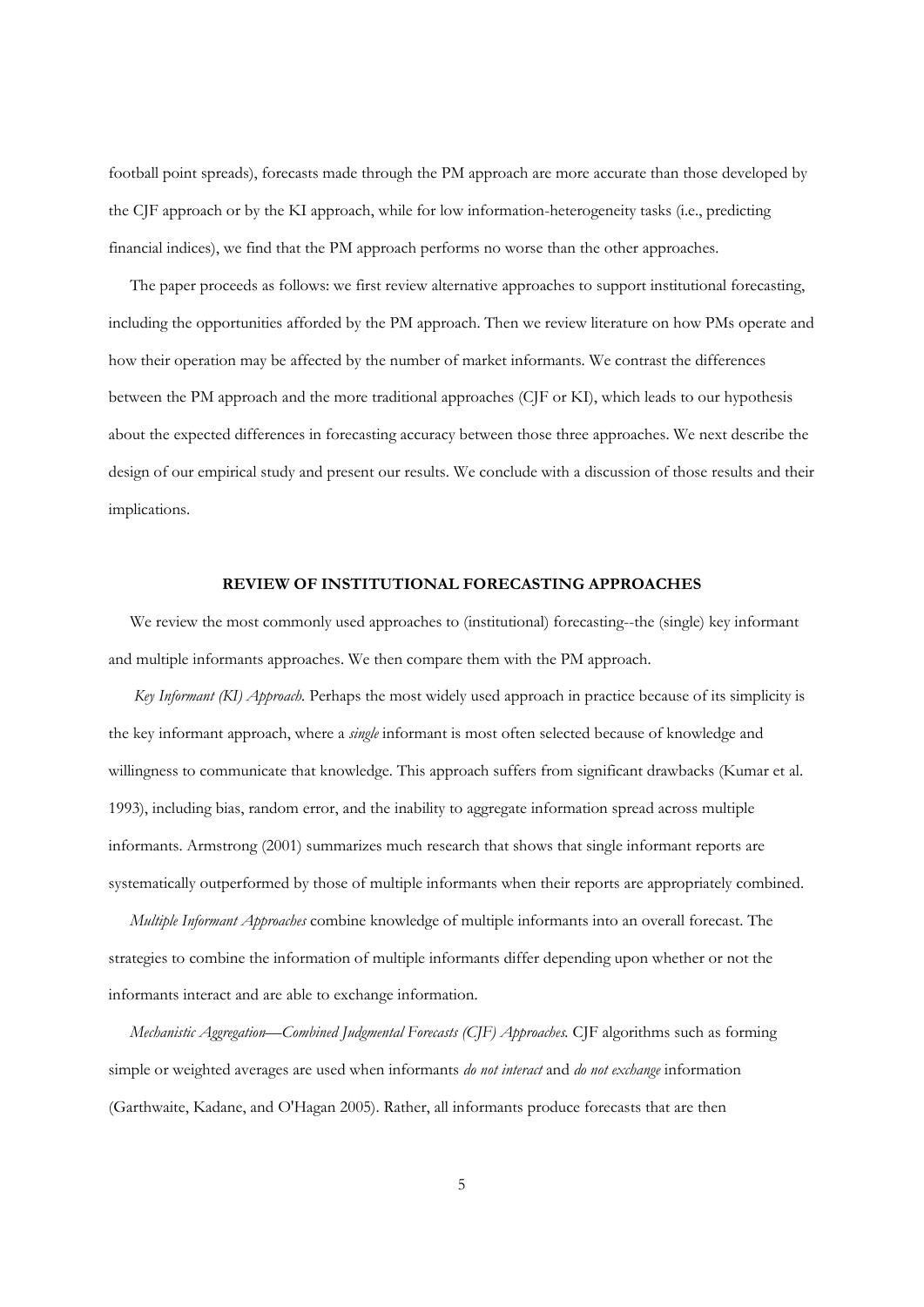mathematically combined into a single group forecast. Van Bruggen, Lilien, and Kacker (2002) propose methods for improving weighted averages, showing that the use of confidence and competence scores as weights improves forecasting accuracy. Yet, the mechanistic, mathematical approach can lead to a form of double counting of expertise if the knowledge of various experts overlaps substantially. In addition, and by definition, the approach prevents informants from sharing information to learn from one another (Garthwaite et al. 2005).

*Behavioral or Interactive Aggregation* permits informants to interact and share information (Garthwaite et al. 2005) and most existing GSSs are designed to facilitate such processes. Approaches differ and depend on whether the sharing is synchronous or asynchronous, if the respondents are anonymous or not and if the informants interact verbally or are supported through Group Support Systems (DeSanctis and Gallupe 1987; Dennis 1996; Hightower and Sayeed 1996; Sia et al. 2002; Dennis and Garfield 2003). All forms of behavioral aggregation can lead to difficulties in reaching consensus and even if they reach consensus, this consensus may be driven by power and personality rather than by knowledge, perhaps explaining the GSS decision biases cited earlier. Garthwaite et al. (2005) and Kumar et al. (1993) discuss the influence of censorship, Groupthink, and the difficulty of organizing and facilitating the needed interactions on forecasting accuracy.

To sharpen our focus and to align our work with practice, we study the (online) survey-based CJF approach and the key informant (KI) approach, a special case of the CJF approach with 100% weight on the key informant. In our survey-based CJF approach, informants do *not* interact and their individual forecasts are combined mathematically.

*The Prediction Markets (PM) Approach.* The PM approach creates information markets, bringing groups of informants together over electronic communication networks such as the Internet and allowing them to trade shares of virtual stocks that represent a bet on the outcome of a future market situation. They collect, disseminate, and aggregate information that may be widely dispersed across a number of public and private sources, through the mechanism of trading (Sunder 1995; Plott 2000). Public information is information that informants have in common or shared while private information is unique to informants and unshared (Stasser and Titus 1985; Stasser and Titus 1987; Dennis 1996). The ability of markets to reflect public as well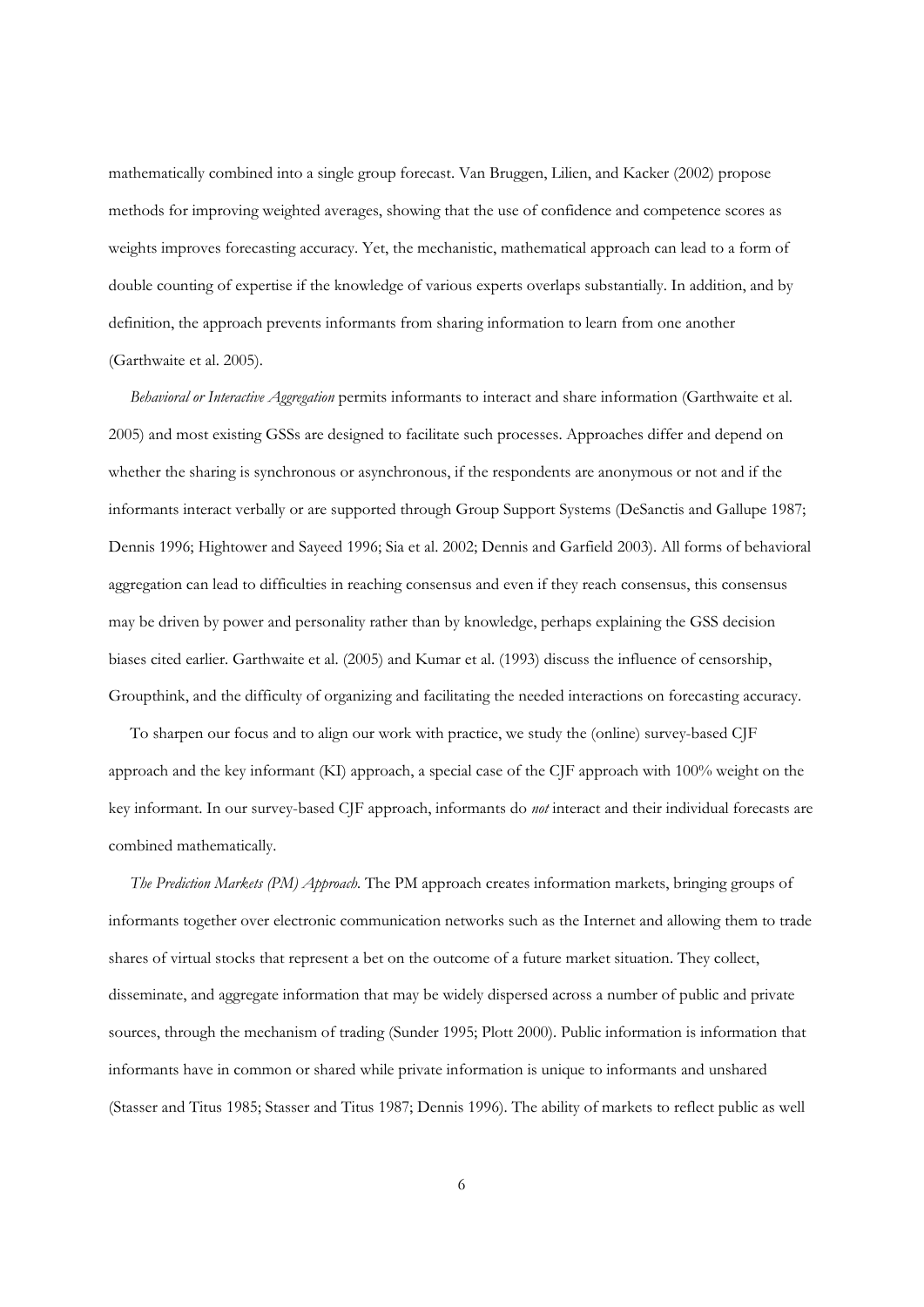as private information is referred to as their informational efficiency (Fama 1991).

Effective PMs satisfy three criteria (Wolfers and Zitzewitz 2004): they provide *i*) incentives to seek information; *ii*) incentives for truthful information revelation; and *iii*) an algorithm for aggregating diverse opinions of their informants. Ostrover (2005) cites five reasons why the PM approach should be expected to work: *i*) participation: everyone with access to relevant information can contribute; *ii*) motivation: a properly designed reward mechanism incents informants to acquire relevant information and reveal their expectations (Forsythe, Rietz, and Ross 1999); *iii*) anonymity: PMs eliminate fear of reprisal for revealing unpopular expectations; *iv*) coordination: markets provide a natural mechanism for active group interplay; and *v*) computation: markets provide a natural aggregation mechanism.

The question we address here is how well the Prediction Market approach supports institutional forecasting when the number of (trading) informants is relatively small. In a study on a GSS that supported electronic brainstorming Gallupe et al. (1992) found these systems to be less effective for smaller groups. For the PM approach a similar effect may be present. When there are few (active) traders and, hence, few trades, bid and ask prices often differ widely (Fung et al. 2004). Several researchers have addressed the question of whether and how market size affects market efficiency. In small markets, problems like information traps, manipulation and lack of equilibrium have been found to be exacerbated (Chen, Fine, and Huberman 2004), information cascades may occur (Anderson and Holt 1997) and the market may not be information-efficient (Sunder 1992; Spann and Skiera 2003). While a few researchers have demonstrated that small markets often do quite well (Fung et al. 2004), in general larger markets are reported to perform better. When markets attract broad participation, prices encode all the disparate information of these informants (Pennock, Lawrence, Giles, and Nielsen 2000) and there is most likely more information encoded in the market price than with fewer informants. In an absolute sense PMs with a larger number of traders will be better informed and thereby produce more accurate forecasts than those with fewer traders. Furthermore, a low trading volume makes it difficult for markets to react to new information that may not be easily accessible to the few active traders (Barnes 1986). Yet, with the possible exception of Gruca, Berg, and Cipriano (2003), which differs significantly in design from ours, there are no studies that empirically compare the forecasts of the PM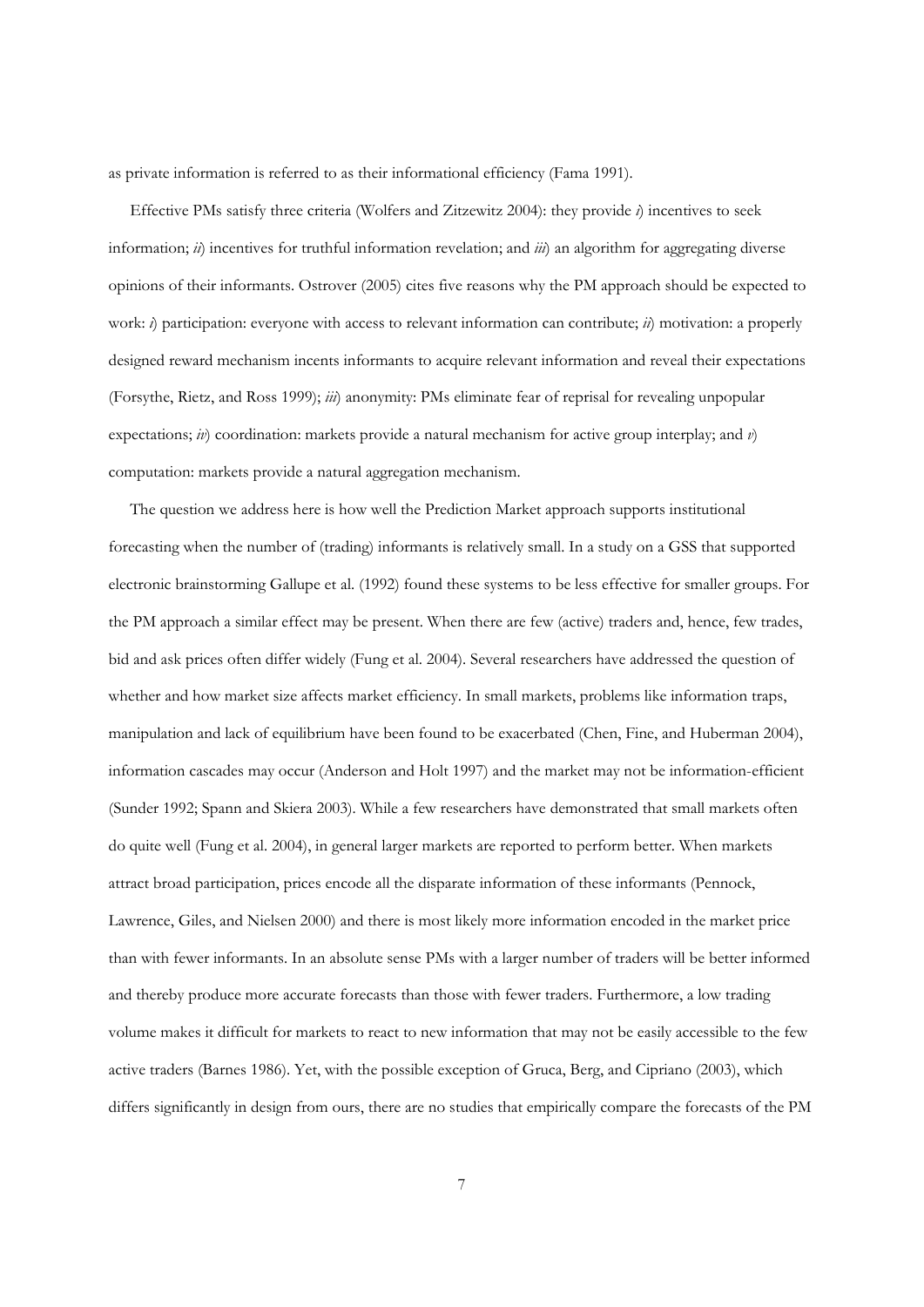approach with those of the CJF approaches in settings like those we focus on here.

# **THE PREDICTION MARKETS (PM) APPROACH VERSUS THE COMBINED JUDGMENTAL FORECASTS (CJF) APPROACH: HYPOTHESIS DEVELOPMENT**

To guide our hypothesis development, we compare the PM approach and the CJF approach along three key information dimensions: *i*) information collection; *ii*) information dissemination (i.e. broadcasting); and *iii*) information aggregation. This taxonomy (see Table 1) is based on the three functions of markets distinguished by Plott (2000) and describes the activities performed when informant-based forecasts are being developed.

#### --- INSERT TABLE 1 ABOUT HERE ---

*Information Collection* is the process of eliciting individuals' forecasts. In the CJF approach, informants provide direct forecasts for the variables of interest and, sometimes, information about their confidence and competence. This approach is straightforward and (relatively) easy for informants. A weakness is that the judgments in these settings may be based on a limited number of mental operations, which potentially lead to biased assessments (Garthwaite et al. 2005). This weakness may also apply for confidence and competence assessments. Furthermore, reasons may exist for informants not to disclose information honestly (Kumar et al. 1993).

With the PM approach, informants' information is collected indirectly through their trading behavior. Furthermore, informants in the PM approach use the actual market price compared to their expectation and trade accordingly. This action (i.e., buy shares if price is considered too low or sell when too high) may be easier than generating a full personal estimate as is needed in the CJF and the KI approaches. The PM approach provides anonymity and incentives for informants to reveal their true expectations (Spann and Skiera 2003; Ostrover 2005). However, the market mechanism may also provide incentives for speculation, and trading in an information market may not be easily understandable for all informants (Stracca 2004). Hence, both approaches have advantages and disadvantages on the dimension of information collection.

*Information Dissemination* refers to the ability of a method to broadcast unique information held by better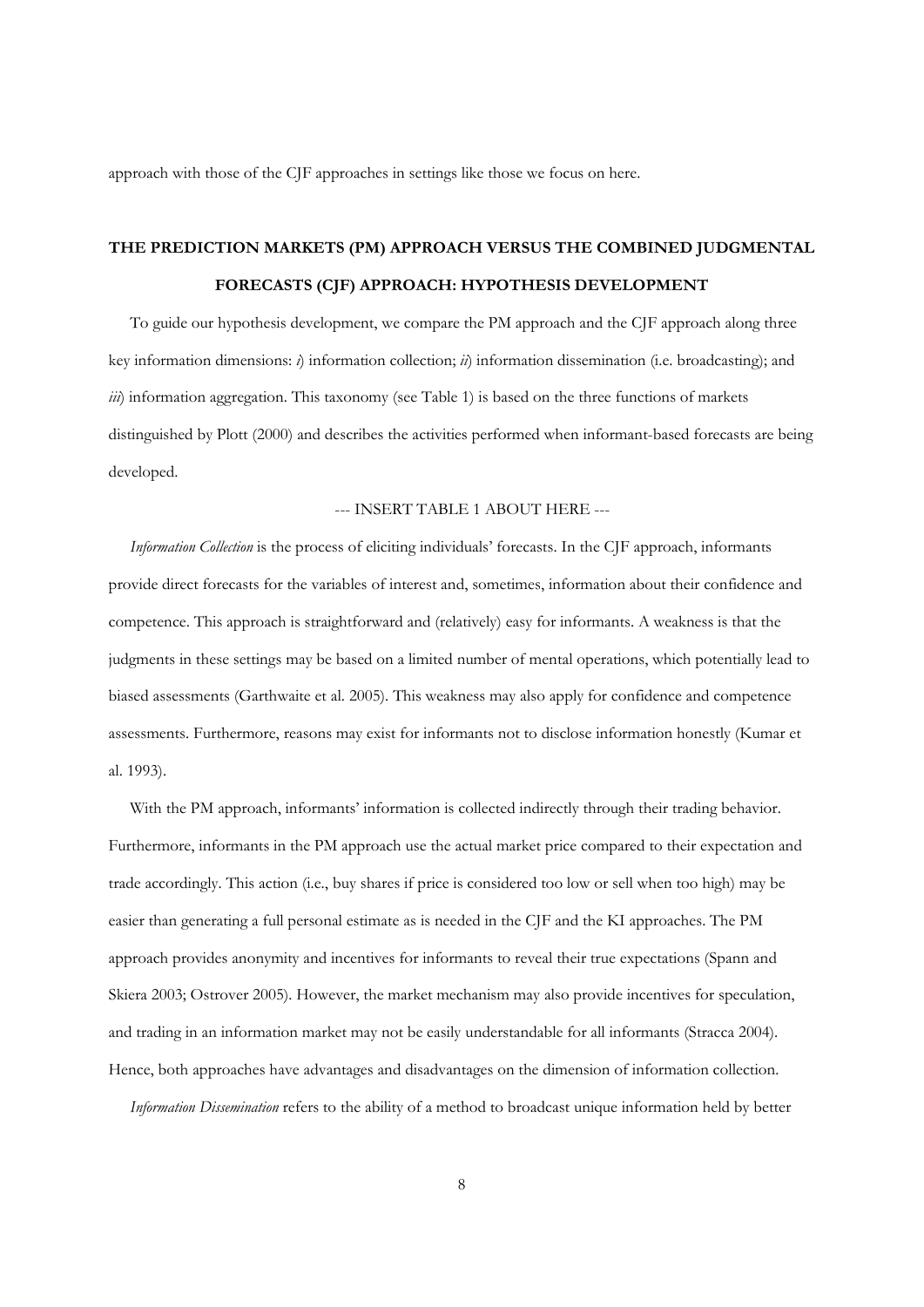informed informants to less well informed informants (Sunder 1995; Plott 2000). Informants base their responses in the CJF approach and their trading behavior in PMs on the public and private information they possess, where the latter information is unique to or held by a specific informant (Chen, Fine, and Huberman 2003). In the CJF approach, which collects information from each informant independently, informants provide their forecasts based on public and private information, but informants can *not* re-evaluate their opinion in light of the opinion of others.

In PMs the process of trading is dynamic and market feedback may make informants re-assess and update their initial forecasts, leading to changes in the collective forecast (Plott 2000). In PMs, groups of informants trade shares of virtual stocks that represent bets on the outcome of future (market) situations, where their value depends on the realization of these market situations. Once the outcome of a market situation is known, each share receives a payoff according to that outcome. The price of a share of a virtual stock corresponds to the PM's current, aggregate expectation of the event's outcome and, therefore, to the expected payoff of a share of the stock. If an individual's assessment of the outcome of a future event is different from the market's assessment it will be profitable to either buy or sell. By these trading activities informants will reveal the private/unique information they possess because the market provides incentives to reveal unique information. In equilibrium, price summarizes all the relevant information the traders have (Hayek 1945; Grossman 1976). The core service the market provides is thus to facilitate the exchange of items or, in this case, information between individuals (Pennock et al. 2001). The theory of rational expectations posits that prices reflect the total of all information available to all market informants. Even when some agents have exclusive access to inside (unique) information, prices equilibrate as if everyone had access to all information (Grossman 1981). Through the market, previously unshared information will thus be shared and become common information.

Markets can thus aggregate and disseminate information, but that capacity may not be perfect (Plott 2000): the wisdom of crowds is sometimes the ignorance of crowds (Surowiecki 2005). For example, Anderson and Holt (1997) describe the risk of information cascades, where individuals overweight private information of other traders that has become public during the trading process and underweight their own, possibly higher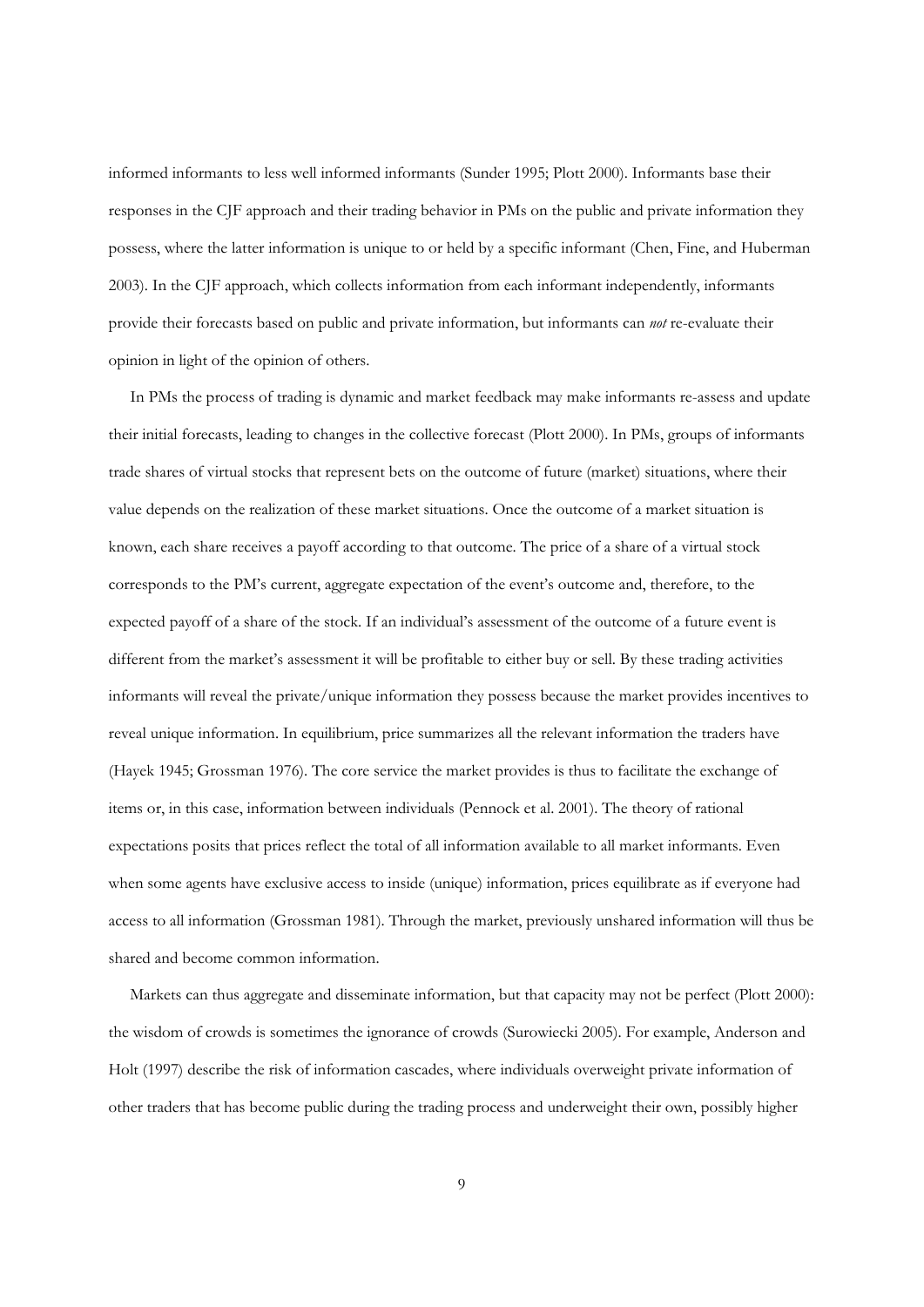quality, private information—"I guess they know something I don't." Or the information that is exchanged may be biased. However, Malkiel (2003) concludes that such market imperfections are exceptions rather than the rule and the market can generally be trusted.

To summarize, in PMs, the price system makes information publicly available and thereby transfers it from informed to uninformed traders (Grossman and Stiglitz 1980); when the informants as a group are wise, that information exchange process is an advantage the PM approach holds over the CJF approach where information cannot be exchanged between informants.

*Information Aggregation* is the procedure that combines the informants' forecasts to arrive at a single forecast. With the CJF approach, the researcher does the aggregation, employing either a simple unweighted average or some more advanced form of weighted average (Van Bruggen et al. 2002; Chen et al. 2004). While these weighting approaches make the aggregation rule transparent, their weaknesses include the possible double-counting of informants whose knowledge is highly correlated as well as the logical problem of averaging two (or more) widely divergent views, based on totally different assumptions.

A PM simultaneously performs information aggregation, dissemination, and conflict resolution (Plott and Sunder 1988): the market mechanism performs the weighting procedure. This approach is efficient and, according to the "crystal ball" hypothesis (Plott and Sunder 1982), the market equilibrium may reflect even more information than the sum of what is available to individual traders. A possible weakness of the PM approach is that trading will be based on the strengths of expectations of traders and these expectations are not necessarily (fully) in line with reality (Stracca 2004). However according to Berg and Rietz (2003) markets aggregate diverse information in ways that prove more efficient than alternative methods.

Prediction markets can thus use the repeated interactions between informants to produce common forecasts that combine available information, avoiding the problem of weighting different expectations. No knowledge of who is more expert on what topics is required: market traders self-select to focus on the topics where they believe they are most expert in and those who are mistaken are punished by the market.

Table 1, summarizing the discussion above, shows that information dissemination is the most discriminating feature between these approaches, suggesting that the PM approach has the potential to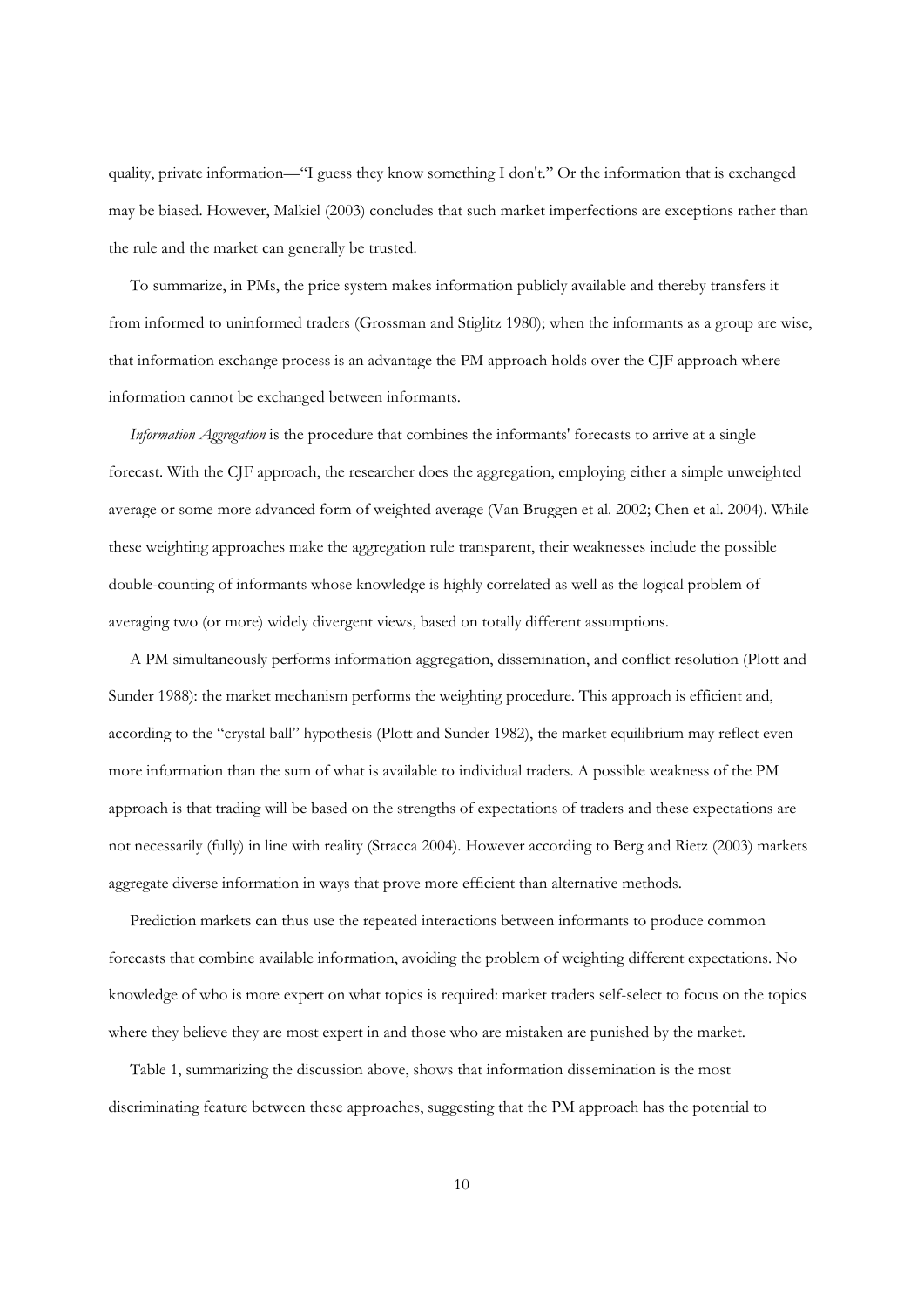produce more accurate forecasts than the CJF approach at least under some conditions.

Hence, using multiple informants to develop forecasts has two types of benefits. First combining the inputs from multiple forecasters can reduce the random error component in the forecast, improving forecasting accuracy (Batchelor and Dua 1995; Armstrong 2001). Both the PM approach and the CJF approach benefit from using multiple informants. Second, and probably more important, more people will know more and access more heterogeneous information. Spann and Skiera (2003) suggest that such information heterogeneity may have a positive impact on the accuracy of PM forecasts. According to Sunder (1995), asymmetry of information among traders is an essential ingredient for prices to play an informational role and, thus, for markets to perform. Hence, the information dissemination feature of a PM is especially beneficial if significant information-asymmetry exists between informants, permitting individual (private) knowledge to become public and allowing less knowledgeable informants to update and improve their knowledge. The resulting higher average knowledge level of the informants can then be expected to increase the accuracy of the aggregated forecast.

Thus, we hypothesize that since the market allows for the dissemination of information through the pricing mechanism, the accuracy in forecasting for the PM approach should be equal to or exceed the accuracy of the most knowledgeable informant (I), i.e.,

*Accuracy of Group (PM)*  $\geq$  *Max (Accuracy I<sub>1</sub>, Accuracy I<sub>2,...</sub> Accuracy I<sub>n</sub>)*,

while for the CJF approach, by definition

## *Accuracy of Group (CJF)* ~ *(Weighted)* Mean *(Accuracy I<sub>1</sub>, Accuracy I<sub>2</sub>, Accuracy I<sub>n</sub>)*

Following our argument, the PM approach should strictly outperform the CJF approach, since the PM approach permit sharing of information while the CJF approach does not. According to the information aggregation hypothesis of rational expectations, the prices should reflect available information (Plott 2000). Hence the PM approach should do no worse than the CJF approach in all cases and should significantly outperform the CJF approach in situations of high information-heterogeneity under any weighting scheme. We thus posit that information sharing and exchange should lead to improved forecasts (i.e., the PM approach should outperform the CJF approach) if there is a difference in knowledge between informants,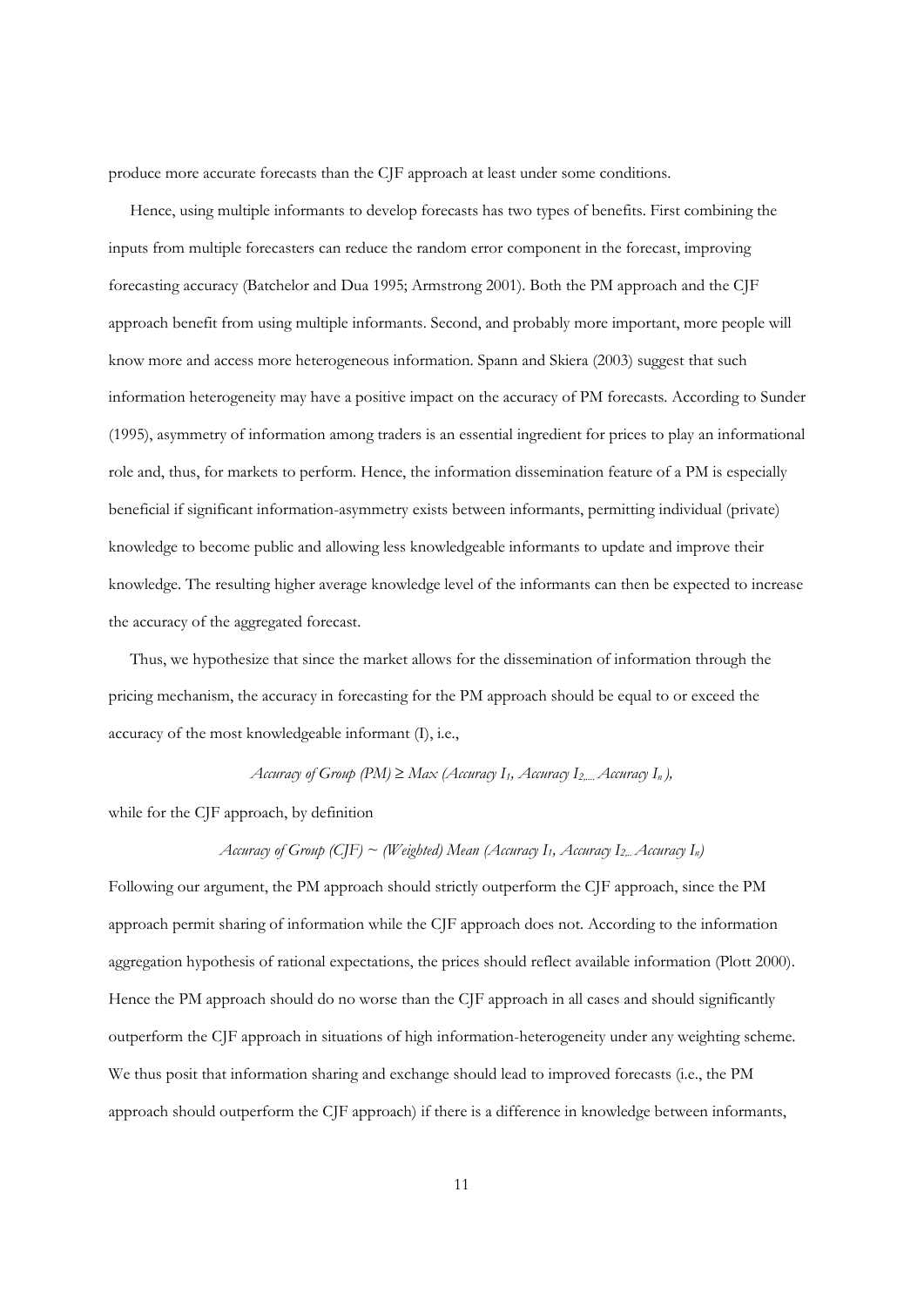that is, if different informants' information is not perfectly correlated (Batchelor and Dua 1995). The fact that a PM is small as such will not make it perform worse than the CJF approach as market size affects the CJF approach as well.

As the Key Informant (KI) approach is a special case of the CJF approach, with all weight given to the specific key informant, the discussion above about the CJF approach applies for the KI approach as well. However, as the KI approach discards information from the non-key informants (who will still possess some "part of the puzzle"), we expect that the KI approach will perform more poorly than both the PM approach and than the CJF approach. Formally:

# *H<sub>1</sub>*: The PM approach will outperform the CJF approach in terms of forecasting accuracy while the CJF approach will *outperform the KI approach in terms of forecasting accuracy.*

There will likely be conditions that moderate the effect hypothesized in *H1.* We suggest that the amount of information heterogeneity is such a moderator. Information-heterogeneity refers to the variations in knowledge, know-how, information and expertise which a group of forecasters can tap (Rodan and Galunic 2004). A *low information-heterogeneity* situation occurs when informants have access to similar (common) information. Regular, regional sales forecasts based on the judgments of a group of sales representatives represent an example of such an institutional setting. A *high information-heterogeneity* situation occurs when there is little common information and informants differ significantly in the type and quality of information and knowledge they possess. Informants in organizations frequently operate at different hierarchical levels, in different departments, and in different geographical areas. Hence, information and knowledge will often be dispersed across the organization and many informants will possess a substantial amount of unique information. A forecast of the market performance of a new product by the various people (e.g., marketing, R&D, sales) involved in developing it provides an example.

Information-heterogeneity thus refers to the variety of knowledge, know-how, information and expertise to which a group of forecasters has access (Rodan and Galunic 2004) and in general, greater informationheterogeneity can be expected to have advantageous effects (Batchelor and Dua 1995; Rodan and Galunic 2004) on the effectiveness of the PM approach. The market mechanism in the PM approach will transfer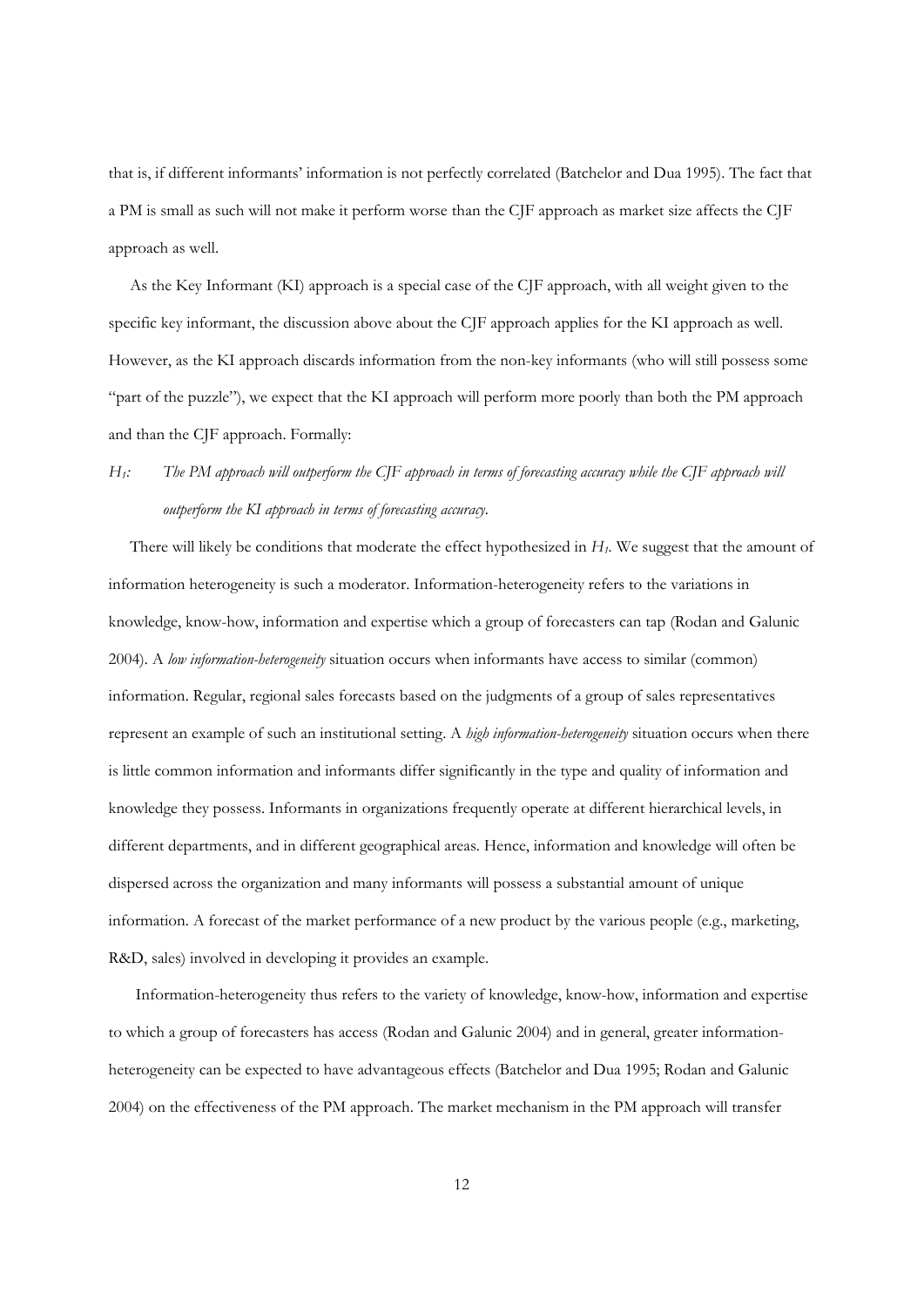information from knowledgeable and informed informants to less knowledgeable and uninformed informants. This transfer will increase the overall, average knowledge level among informants. Since in the CJF approach there is no exchange of information between informants this approach will benefit less from information heterogeneity. Hence:

*H2 The PM approach's ability to outperform the CJF approach and the KI approach will increase as information heterogeneity increases*

### **METHOD**

We next describe the task, participants, treatments, procedures and experimental measures in our study. **Task** 

To test our hypothesis, we sought forecasting tasks where we could compare the forecasting accuracy of the PM approach and the CJF approaches in situations with a small number of participants and that varied in information heterogeneity. The characteristics of such settings are: *i*) the judgment of the informant is an important input to the forecast; *ii*) no single informant can know the "true" value in advance, and *iii*) there are multiple but a *small number of informants* whose knowledge can be tapped, who may (partially, at least) disagree, and who may differ in expertise and background. In addition, we conjecture that at least the following three characteristics distinguish domains of high and low information-heterogeneity: (1) *Presence and Strength of an Anchor Point for the Forecasted Variable:* a strong anchor point affects all informants and leads to more common information and homogeneity; (2) *Amount of Public vs. Private Knowledge:* more public relative to private knowledge will logically lead to more homogeneity; (3) *Inherent Predictability:* high inherent predictability of the variable under study will logically lead to more homogeneity.

Using these criteria, we selected two quite different domains for our experiment: predicting point spreads for two specific college football games and predicting the values of two financial indices. There is a weak anchor point for college football point spreads where changes in lineups, field conditions, the changing "buzz" about specific games and other factors lead to diverse and rapidly changing assessments about the outcome of the event. In contrast, the general stability of many financial market indices makes current prices strong anchors. Also, the "real" market that runs openly for the latter task serves as another strong anchor.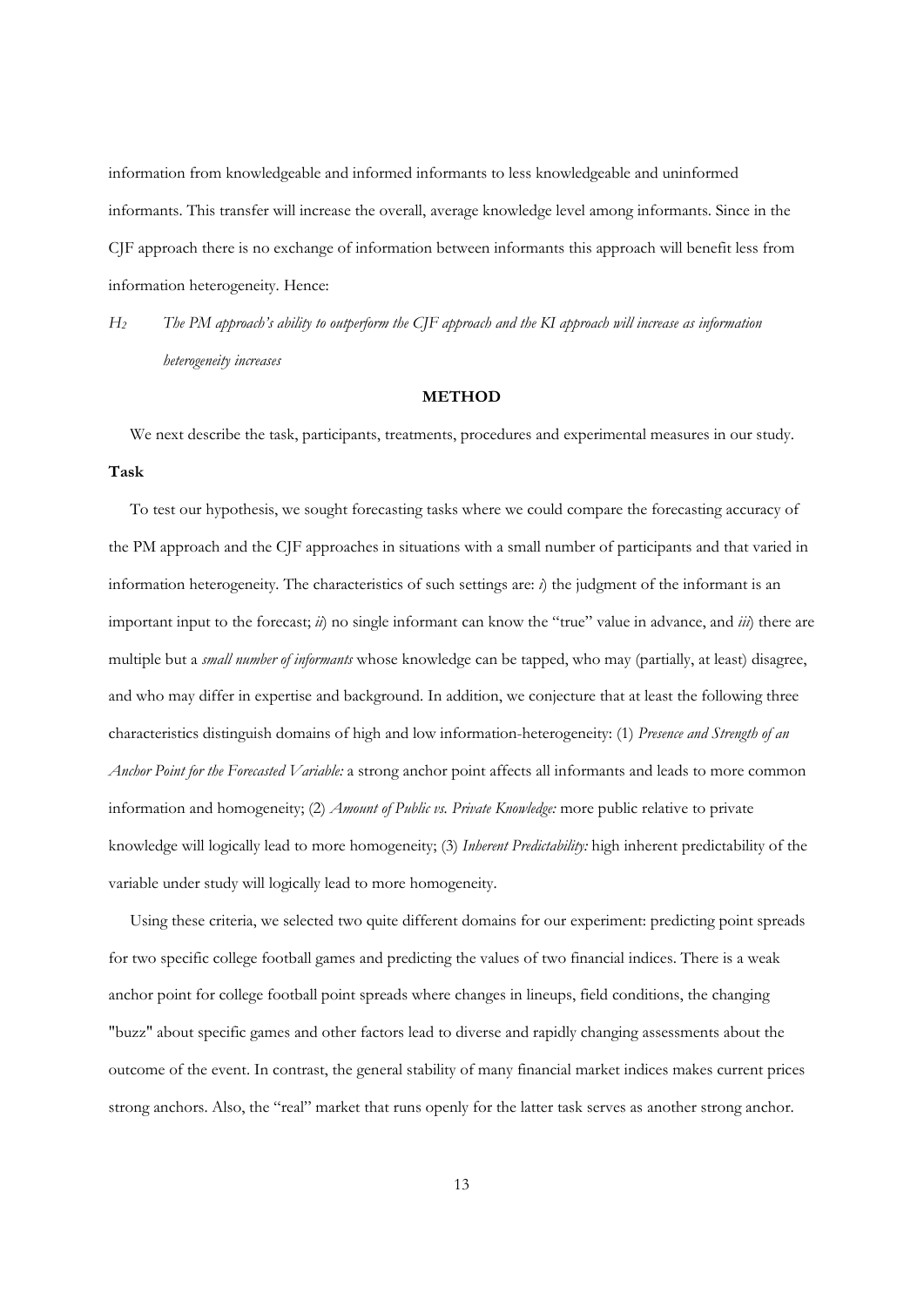Similarly, for public versus private information: most students saw the financial indices they were trading or forecasting (as well as speculations about them) daily, while only the more knowledgeable and dedicated football fans accessed news group and additional information sources on the Internet about football odds. A similar argument follows for predictability (with college football scores inherently much more unpredictable than financial indices).

The specific football task we chose was to predict the point spread for the score for two college football games of national championship significance to be played on 20 November 2004: Michigan vs. Ohio State (labeled here OSU) and Florida vs. Florida State (labeled here FSU), while for financial indices the task was to forecast the Dow Jones Index and the Crude Oil Spot Market Price (Texas Intermediate) on 20 November 2004.1

#### **Informants**

We sought a subject population representative of those likely to be involved in institutional market forecasts. Hence, business school students (upper level undergraduate and MBAs) represent an appropriate population pool. All had taken at least one course in finance and were familiar with financial indices and instruments. Also, all participants were aware of college football but varied greatly in their knowledge and interest in the game. Overall, 126 business school students participated in our study.

## **Treatments**

-

We sought a between-subjects design to control for dependencies between tasks and we needed to allow for an updating process to assimilate feedback and market information in a natural setting. Hence, we developed an intertemporal study design. Our institutional estimation framework required relatively small groups of participants to create a "market" (in the PM approach environment) and to aggregate multiple independent forecasts in a formal manner for the CJF approach. Previous research from experimental economics (Sunder 1995; Plott 2000) reported that markets with as few as six participants could efficiently disseminate and aggregate information, the number we chose for our design. Hence, we formed 21 experimental groups consisting of six randomly assigned individuals, each in one of two conditions:

<sup>1</sup> There is a considerable time gap between data collection and the publication of this paper. That gap is due to a analysis and publication delays but does not compromise the relevance of the findings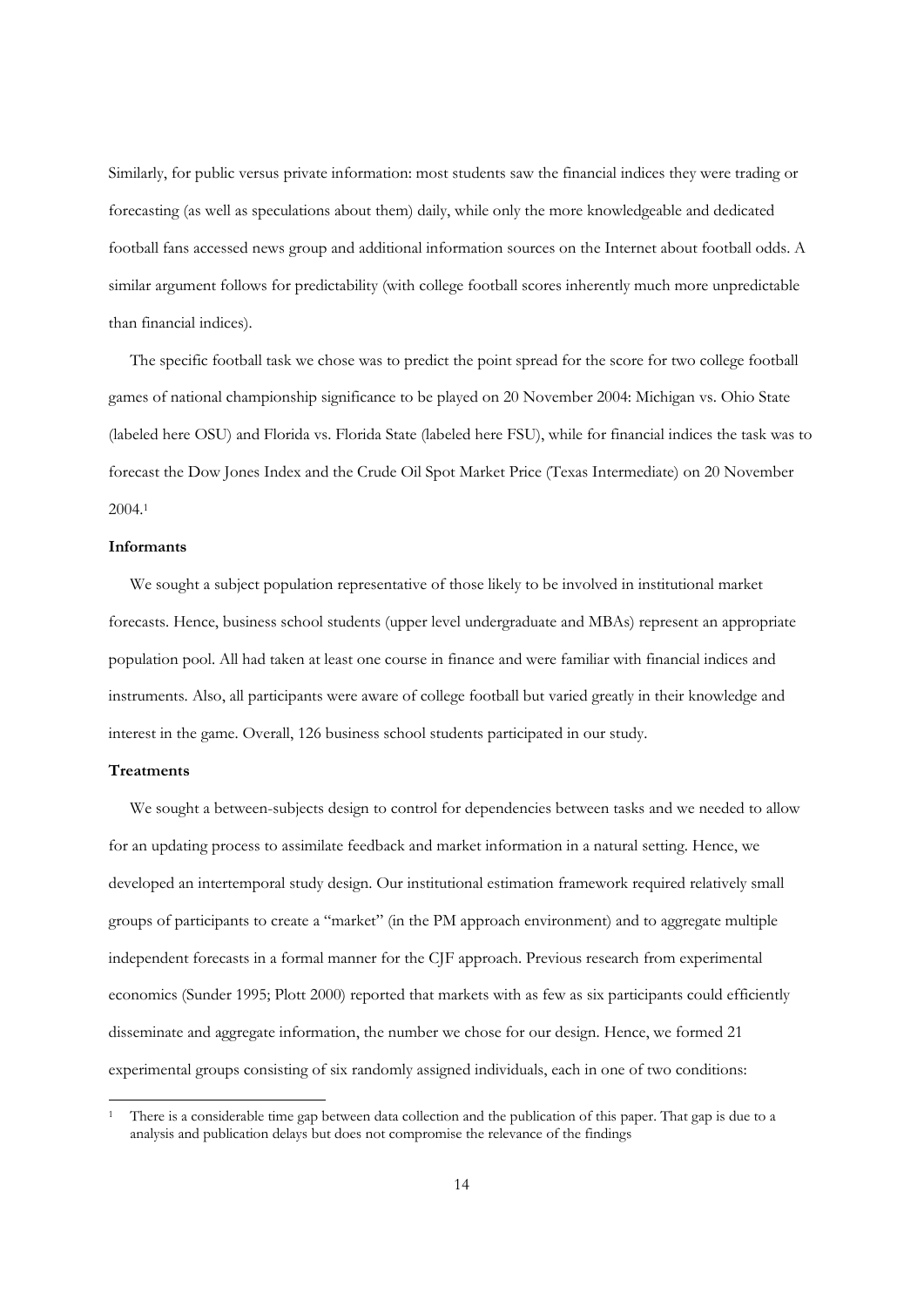- Condition 1: consisting of 11 groups predicting the football point spreads through the CJF approach and participating in PMs for financial indices.
- Condition 2: consisting of 10 groups predicting the financial indices through the CJF approach and participating in PMs for football point spreads.2

Our 126 subjects were selected after a pre-experimental assessment of their football and financial knowledge. To qualify, participants had to get 7 or more football questions correct and 8 or more finance questions correct out of 10. Sample questions for the pre-experimental assessment of football knowledge were: "a team must go 10 yards or more to get a first down" (True/False) or "a team gets 7 points for a field goal" (True/False). Sample questions for the assessment of financial knowledge were: "it is better to buy high and sell low than buy low and sell high" (True/False) or "Dow Jones is a well-respected radio financial commentator" (True/False).

## **Procedures**

-

The PMs were open for 22 days prior to 20 November 2004. As all participants were involved in a CJF approach condition (as well as in a PM), they were required to provide forecasts and confidence scores about their forecasts in the CJF approach task four times during those 22 days via an electronic survey. We assessed participant competence via a separate knowledge questionnaire given when the study began. Sample questions to measure football knowledge were: "the number of time outs in a half is (the Same/Different) between college and NFL football" and "the field size is (the Same/Different) between college and NFL football." Sample questions to measure knowledge of financial markets were: "shares of common stocks always pay dividends" (True/False) and "preferred stock ownership usually ensures voting rights in a company" (True/False).

*Incentives: Participants were told they would receive both a (fixed) participation payment and additional* compensation based on their performance. Performance compensation in the PM approach was linearly related to the value of the participant's portfolio at the end of the study. Compensation in the CJF approach

<sup>2</sup> To leverage the use of our participants, we had them all participate in both a PM and in a direct prediction (CJF) approach. However the two domains were completely different (sports scores and financial markets) and, hence, the PM approach and the CJF approach conditions were independent.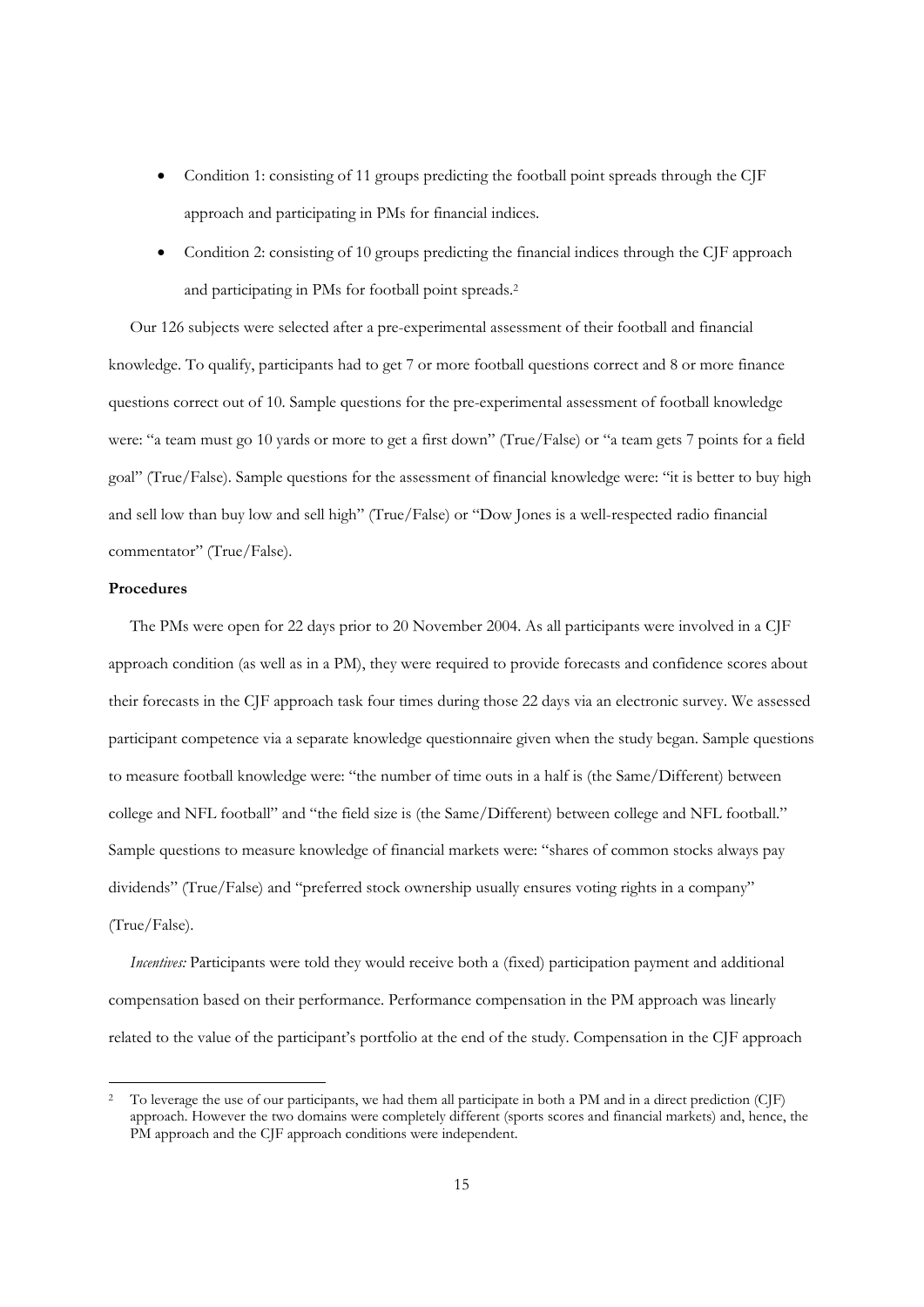was based on the participant's mean overall financial index price or point spread prediction accuracy. These compensation schemes were designed to provide significant and roughly equivalent incentives for all participants to apply effort and attention to these tasks. While we cannot exclude the possibility that the two tasks (participating in a PM and filling out questionnaires for the CJF and KI approach) will induce different levels of (intrinsic) motivation, we designed the study to ensure that none of the approaches was favored financially. Similarly, although we cannot rule out the possibility that participants in various groups and conditions exchanged information offline during the time our study was running, we see no evidence that such possible exchanges did or, indeed, could systematically affect our results. We set incentives for individual performance, providing a disincentive to share information. Individual participants were randomly and anonymously assigned randomly to study conditions, making information sharing nearly impossible. Even had they been able to do so, we see no reason for that (unlikely) sharing to favor one condition over another..

*Operation of the PMs.* Each PM was comprised of six (anonymous) individuals in a condition and two different stocks. Depending on the condition, the stocks represented either the value of a football pointspread or the value of a financial index on 20 November 2004. The payoff function for the football pointspread stock types gives a cash dividend of \$1 (virtual) for every point in the point-spread:

$$
(1) \t d_i = Z_i
$$

| where:    |                                                                            |
|-----------|----------------------------------------------------------------------------|
| $i=1,2$ : | 1: OSU, 2: FSU,                                                            |
| $d_i$ :   | Cash dividend of the stock modeling the outcome of the i-th football game, |
| $Z_i$ :   | (Absolute value of) point-spread of the i-th football game.                |

For the financial indices, we used two different payoff functions to adjust for the different scale levels of the financial indices. The shares of the stock for the price of crude oil paid \$1 (virtual) for every \$1 (real) per barrel of crude oil (see Equation (2)). The shares of the stocks for the Dow paid \$1 (virtual) for every 1,000 points of this index (see Equation (3)).

$$
(2) \t d_{crude} = Z_{crude}
$$

(3) 
$$
d_{Dow} = \frac{Z_{Dow}}{1,000}
$$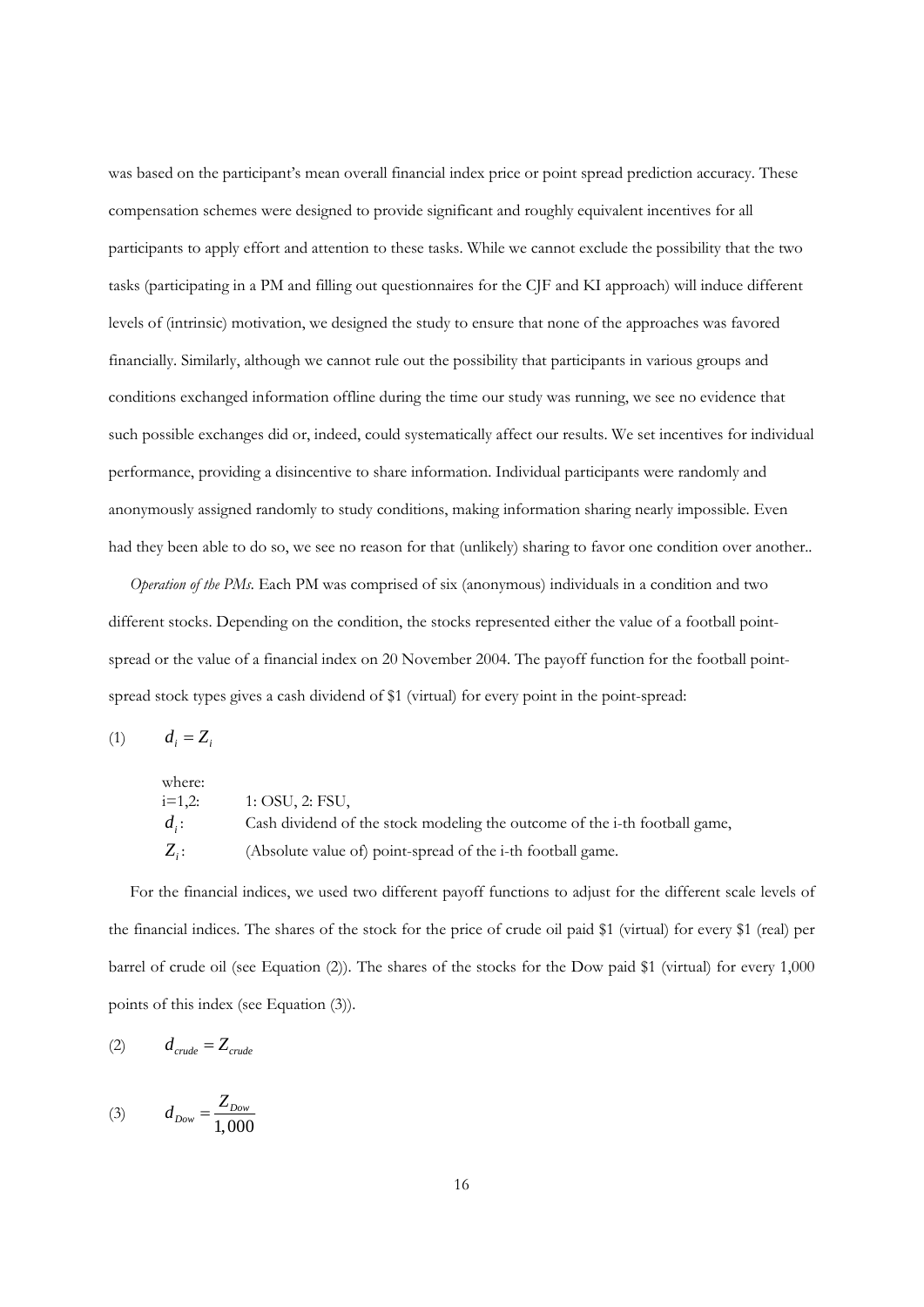where:

 $d_{crude}$ : Cash dividend of the stock modeling the price of crude oil on November 20<sup>th</sup>, 2004,  $d_{Dow}$ : Cash dividend of the stock modeling the value of the Dow on November 20<sup>th</sup>, 2004, Z<sub>crude</sub>: Price of crude oil on November 20<sup>th</sup>, 2004,  $Z_{Dow}$ : Value of the Dow on November 20<sup>th</sup>, 2004.

Thus, the price of a share of stock for a specific football game or financial index represented a prediction of its value on 20 November 2004 by inverting the payoff function. We set the initial quotes for the football point-spreads based on the performances of the teams up to that date and the initial quotes for the financial indices based on their actual value on 27 October 2004.

The experiment ran from 29 October to 19 November 2004. Participants received an initial endowment of 100 shares of each stock type in their group-specific PM and \$2,500 (virtual) cash. Based on their performance in the PM (measured by the value of their final portfolio), participants received a bonus payment. We used a market maker mechanism so that participants could trade anytime, 24 hours per day, seven days a week. There was no trading fee. (See Appendix A for a discussion of the Market Maker Mechanism and Appendix B for sample screen shots characterizing the operation of the markets.)

*The CJF Approach Procedure.* To create forecasts using the (online) survey-based forecasts in the CJF approach conditions, we created "virtual" groups consisting of 6 persons each. We randomly assigned subjects to groups and ex-post analysis showed no significant differences between groups, either in financial knowledge (F=1.492, df=20, 125, p=.100) or football knowledge (F=.882, df=20, 125, p=.882). Participants in the CJF approach condition provided their forecasts by filling out an online questionnaire.

We developed aggregated forecasts for each 6-person group based on the questionnaire data for each of the 22 days. The values of the aggregated forecasts varied over the 22 days because all participants received the questionnaire the same day, but were allowed to send it back on one of the following days. Hence, responses varied over time and our results are based on an aggregation of the most recent six forecasts at any point in time. Following the approach developed in Van Bruggen et al. (2002), we computed the unweighted average forecast UF*ftw* for group *w* at day *t* using Equation (4).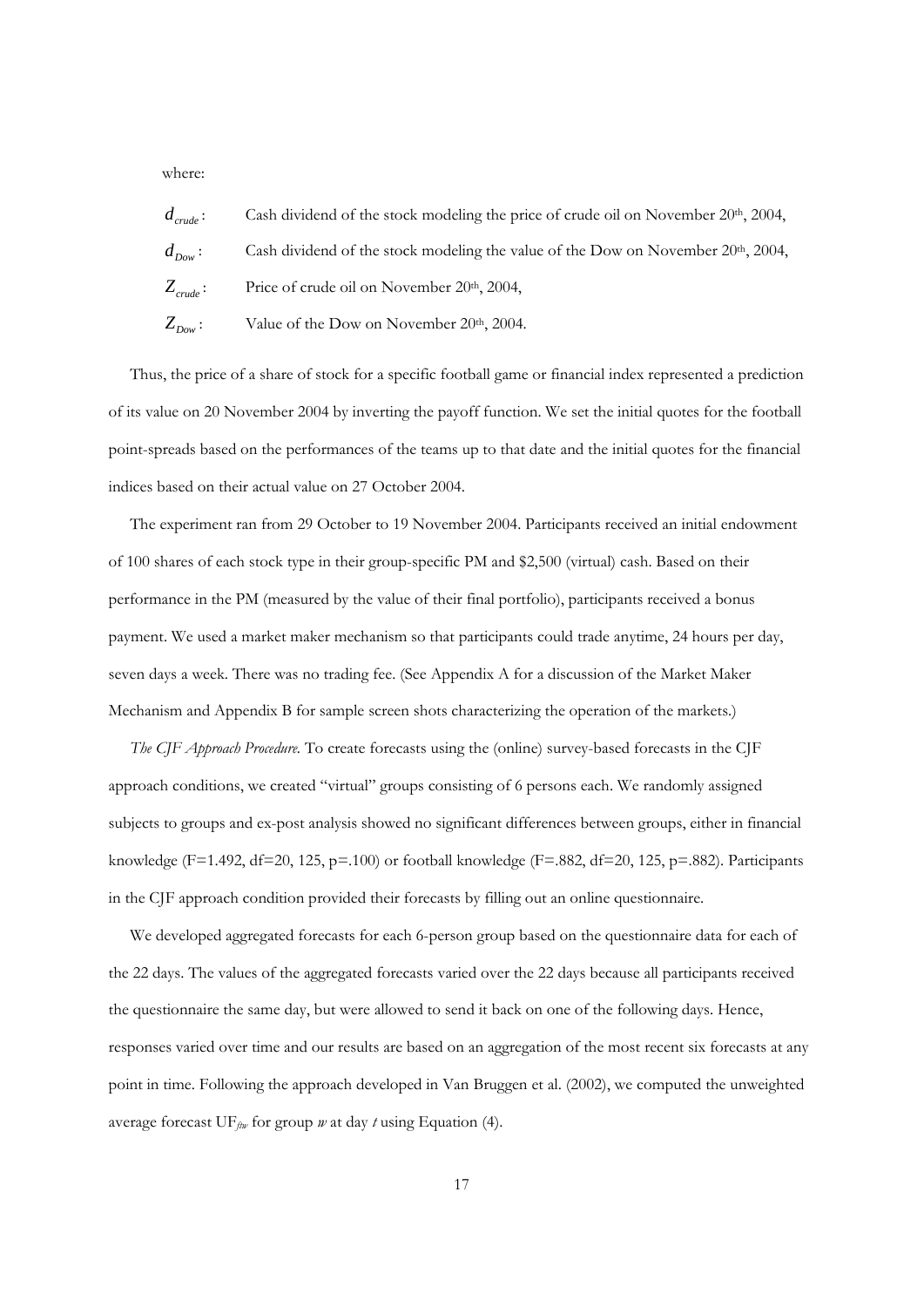$$
(4) \qquad UF_{\text{ftw}} = \frac{\sum_{i=1}^{6} Forecast_{\text{ftwi}}}{6}
$$

where *Forecastftwi* is the forecast of individual *i,* in group *w*, at day *t*, for index *f*.

- $w = 1, \ldots, p$  ( $p = 11$  for the football indices and  $p = 10$  for the financial indices)
- $t = 1, \ldots, 22$
- $f = 1, \ldots, 4$  (1 = OSU point spread; 2 = FSU point spread; 3 = Dow Jones Index; 4 = Oil Price)

Following the approach developed in Van Bruggen et al. (2002) we also computed knowledge-based and confidence-based weighted averages. We computed the knowledge-based forecast KBF<sub>ftw</sub> for group w at day *t* using Equation (5)

(5) 
$$
KBF_{fiv} = \frac{\sum_{i=1}^{6} Knowledge_{fi} * Forecast_{fivi}}{\sum_{i=1}^{6} Knowledge_{fi}}
$$

where *Knowledgefi* is the knowledge score of individual *i* about variable *f* measured using the knowledge test items. We computed the confidence-based forecast  $CBF_{\text{faw}}$  for group *w* at day *t* using Equation (6)

(6) 
$$
CBF_{f(w)} = \frac{\sum_{i=1}^{6} Confidence_{fi} * Forecast_{f(w)}}{\sum_{i=1}^{6} Confidence_{fi}}
$$

where *Confidencefi* is the confidence of individual *i* about variable *f*. Study participants rated their confidence about the correctness of their forecasts on a 5-point scale anchored by "not confident at all" and "very confident".

We also developed a Key-Informant Forecast *KIF<sub>ftw</sub>* for each 6-person group. We selected the key informant as the one with the highest knowledge score within the group according to the knowledge responses to our knowledge questions. We broke ties by selecting one key informant in a group at random.

## **Measures**

We compare the forecasting accuracy of the CJF-based measures and the PM-based forecasts by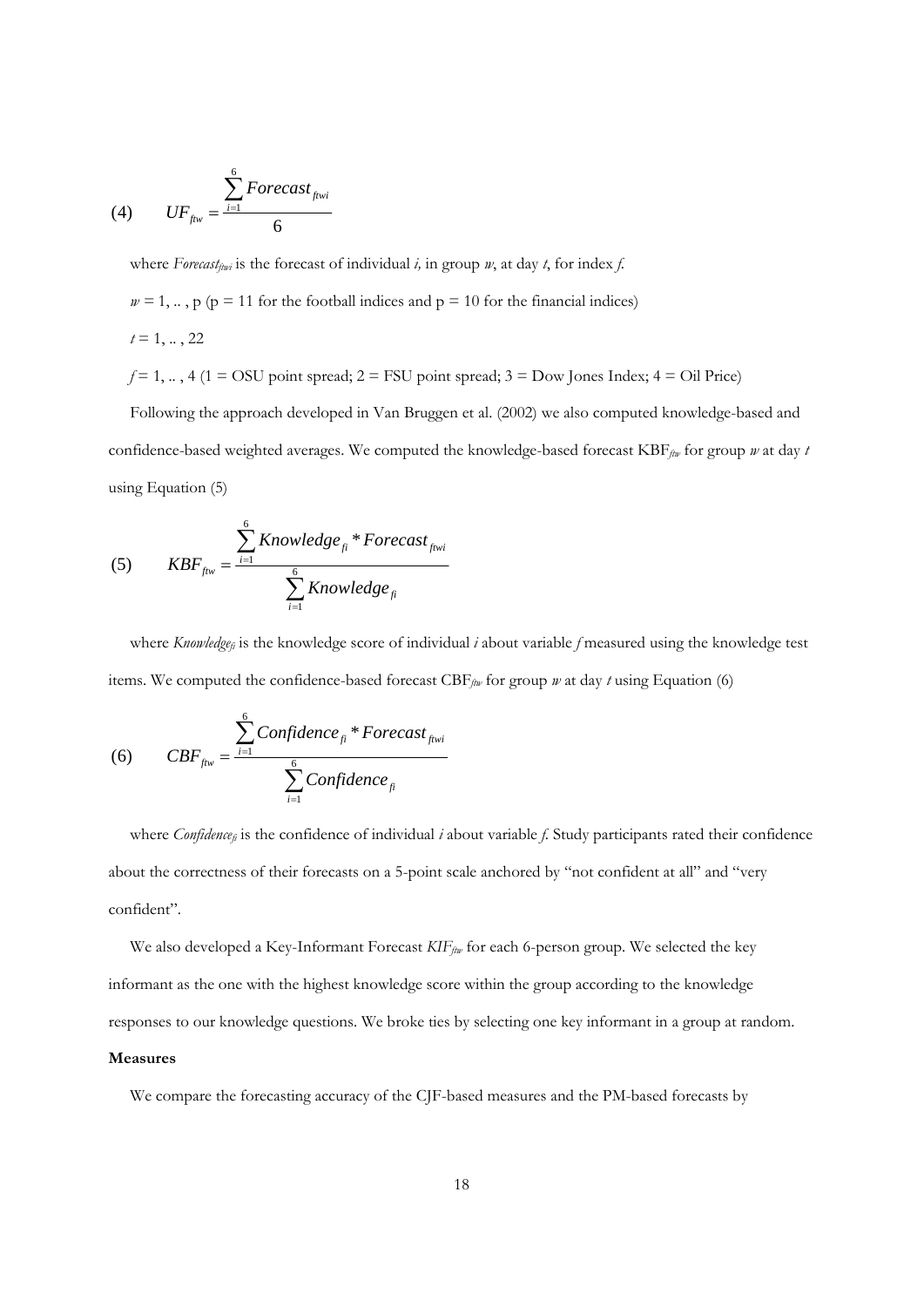computing the Mean Absolute Percentage Error (MAPE) of the deviations of the forecasts for the four variables  $Z_1$ ,  $Z_2$ ,  $Z_{\text{crude}}$  and  $Z_{\text{Down}}$  from the actual outcome on November 20 ( $AV<sub>f</sub>$ ). The MAPE, computed as in Equation (7), is invariant to scale, is not influenced by outliers.

$$
(7) \qquad MAPE_{\text{fint}} = \left| \frac{Forecast_{\text{fint}} - AV_f}{AV_f} \right|
$$

where *MAPE<sub>fmt</sub>* is the Mean Absolute Percentage Error for variable *f* for method *m*, where 1 = unweighted aggregated CJF forecast, 2 = Key Informant, and 3 = PM-based forecast at day *t*.

The actual outcomes of the four variables forecasted were as follows:

Actual Point Spread Florida vs. Florida State: 7 Actual Point Spread Ohio State vs. Michigan: 16 Actual Crude Oil Price: \$48.90

Actual Dow Jones (divided by 1,000): \$10.46

-

#### **RESULTS**

Table 2 presents the average MAPE values of the key informants, of the various CJF-based forecasts and of the PM-based forecasts for the financial indices and for the football point spreads across 12 days. While our PMs ran for 22 days, we focus on the middle 12 days for analysis here, eliminating the first and the last five days of trading. As is common in markets where the organizer sets the initial price, there is a transient period of volatility before the market settles to set a (new) price (Das 2005). We dropped the last five days of trading to provide a fair comparison between the PM approach and the CJF - and KI approaches.3 During these last five days the PM participants were able to trade and react to informational events and thus update their forecasts, while the vast majority of participants in the CJF- and KI approaches were not able to do so as they had already provided their last forecast. The results are graphically presented in Figure 1 and 2. (We replicated the analysis with the full data set and the results were similar to those reported here).

<sup>3</sup> As our task involves forecasting, it is appropriate to establish a time interval between the PM-established valuation and the realization of the actual valuation. In addition, as trading took place after the last direct forecasting task, including these days in the sample would have inappropriately favored the PM approach.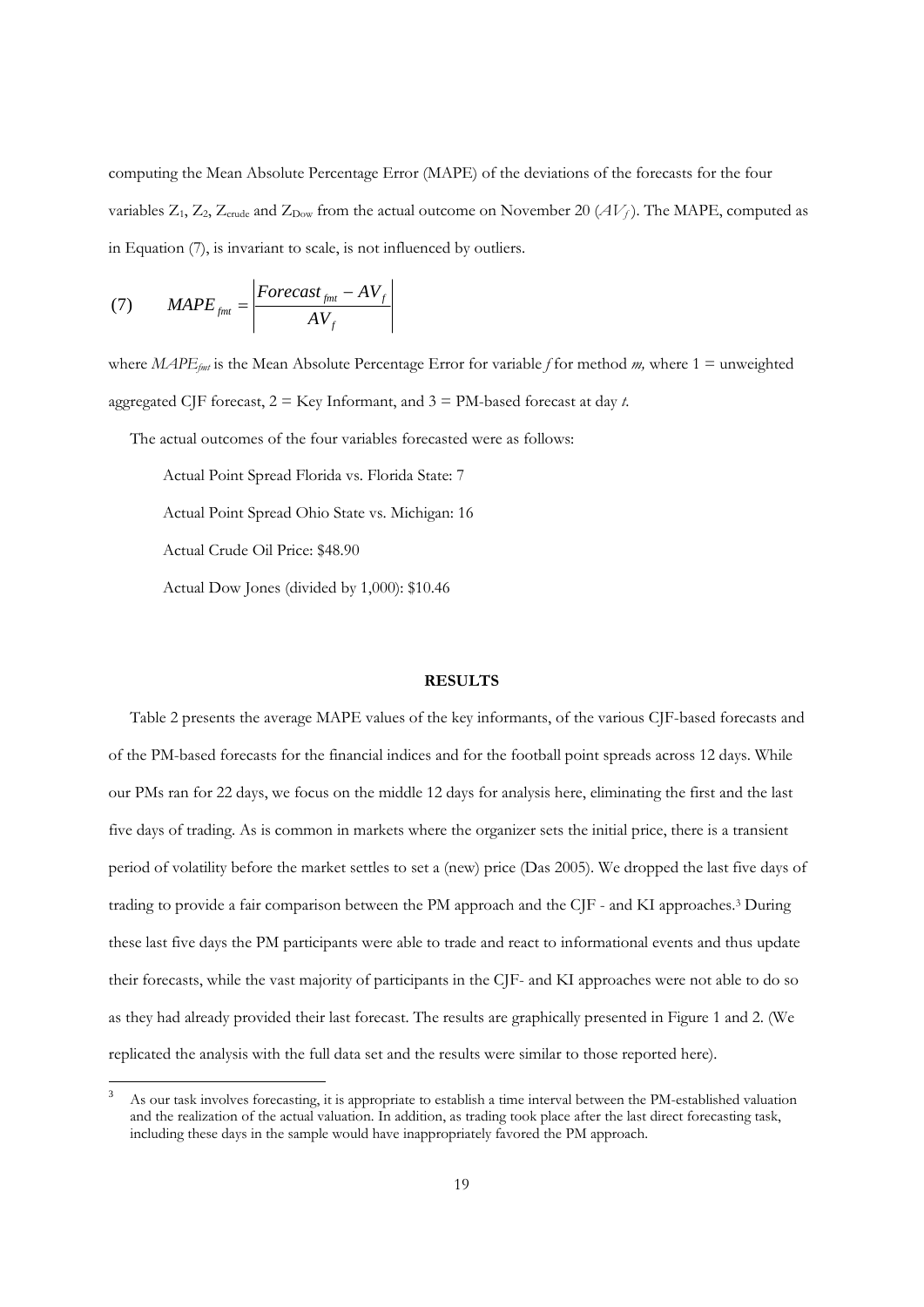#### --- INSERT TABLE 2, AND FIGURE 1 AND 2 ABOUT HERE ---

Overall our results show that the values of the financial indices were more accurately predicted than the football point spreads (F=79.998, df=1, 209, p=.000). The average MAPE across the several CJF approaches and the PM approach is .072 for the financial indices while it is .488 for the football point spreads. In contrast with the findings reported in Van Bruggen et al. (2002), we do not find weighted averages to do better than unweighted averages. A possible explanation for this finding (in line with other research results (Armstrong 2001)) might lie in the participant screening procedure, which eliminated low knowledge (and low confidence—a highly correlated variable) individuals. This screening procedure decreased variation in knowledge and confidence levels within groups, leading to a reduced impact of these weights. Although there is a chance that biases like overconfidence affected the assessments of individual study participants, we have no reason to believe that such biases would have affected the results of certain groups more than others.

Since we found no differences between weighted and unweighted CJF approaches, we only analyzed the unweighted CJF results further. These results show an interaction effect between the forecasting approaches (CJF approach vs. PM approach) and the forecasting tasks (Football Point Spreads vs. Financial Indices) (F=2.350, df=6, 114, p=.035) (see also Figure 1 and Figure 2).

We found no significant differences in the forecasting accuracy for financial indices between the CJF approaches, the KI approach and the PM approach. This finding thus does not support H1. However, closer inspection of Figure 1 shows that there is a difference between the results for the first part of the experimental period and the second part: in the second part of the forecasting period, the CJF - and KI approaches actually do somewhat better than the PM approach. While the reason for this result is not clear, it may be that the complexity of the PM task overshadowed its informational advantages, especially in the latter part of the forecasting period when most relevant information was likely already exchanged.

In predicting football point spreads, however, the PM approach clearly outperformed the CJF approaches, a result that supports H1. Figure 2 also reveals that the KI approach forecasts of the football point spreads are less accurate than the results of either the CJF approach or the results of the PM approach, also providing support for H<sub>1</sub>. The positive result for football point spreads (high information heterogeneity) compared to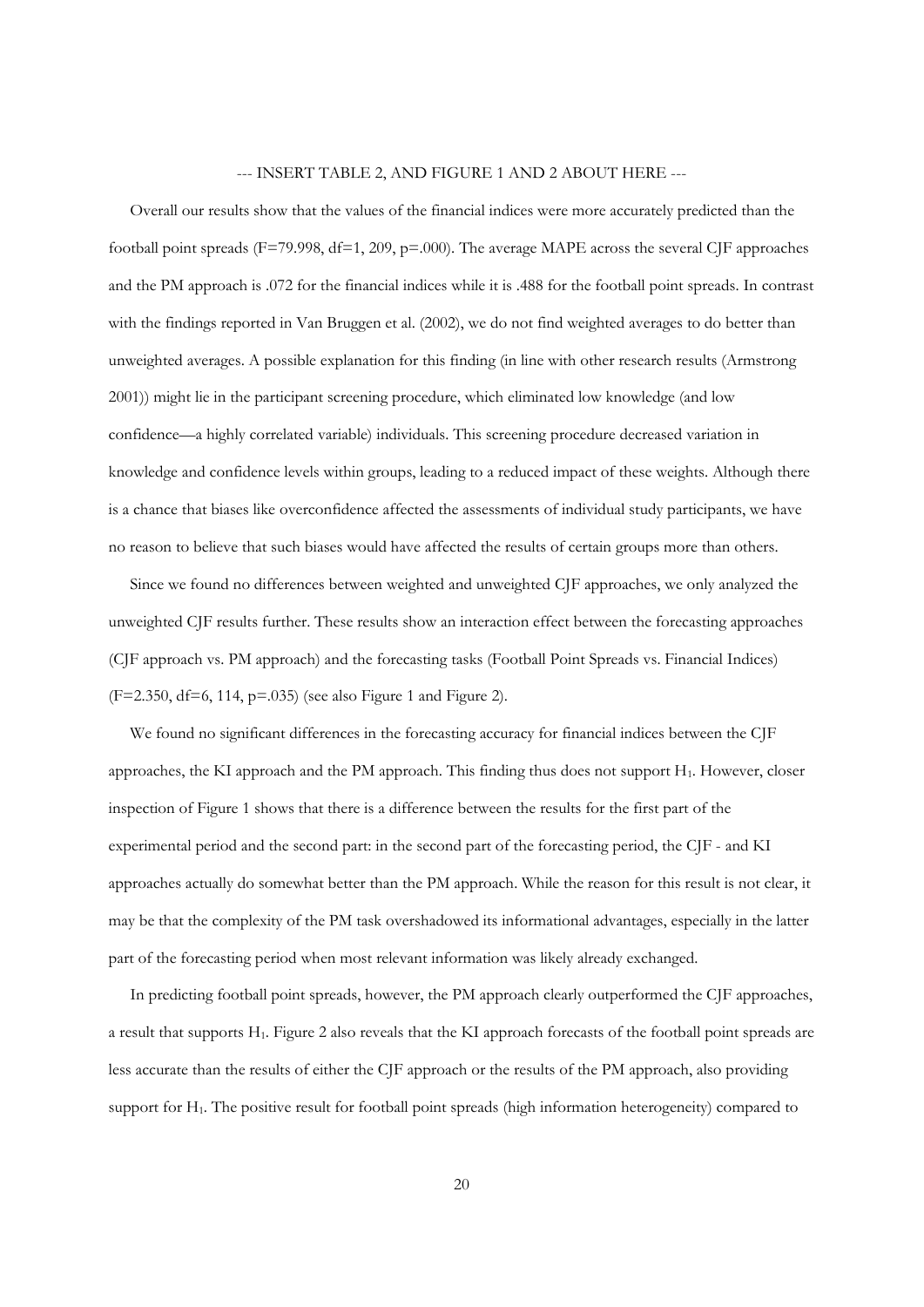the null result for financial markets (low information heterogeneity) provides support for H2.

To elaborate on this latter point we note that our results show that at the beginning of the forecasting period (22 days before the event or the close of trading) the mean absolute percentage error (MAPE) for the football point spreads was .42 while it was .11 for the financial indices (F=79.99, df=1, 209, p=.000). In addition, both the domain of sports scores and that of financial indices have been intensively used for research on forecasting, demonstrating substantial uncertainty and unpredictability (for a recent summary see Andersson, Edman, and Ekman (2005) and Törngren and Montgomery (2004)). Furthermore, in interviews, our participants identified financial markets as a domain where they have little unique information and low information heterogeneity whereas they viewed the task of predicting (American) football game scores and point spreads as a high information heterogeneity domain with less common information.

Hence, we conclude that our two tasks differ on information heterogeneity and that this difference helps explains why the PM approach is especially effective in predicting football points spreads and less so in predicting financial indices.

We also performed additional analyses to develop a deeper understanding of our results. We investigated how knowledge affected the accuracy of both the CJF approach and of the PM approach; our analyses did not identify a relationship between average knowledge levels, knowledge of the most knowledgeable participant or knowledge dispersion and forecast quality. Again, this result could have been driven by our screening out less knowledgeable participants. We did find a nearly significant relationship  $(r=-.392, n=60,$ p=.088) between participants' knowledge and forecasting accuracy for the financial market indices, but could identify no other links between knowledge and forecasting ability.

Given the small number of traders and trades in our markets, we investigated the link between trading activity and accuracy. While we observed more active trading in the market for financial indices than for football point spreads, that difference was not statistically significant. And we found no relationship between level of trading activity and forecasting accuracy for either market type, suggesting that there was sufficient trading activity for market efficiency. We did find, however, that within markets more active traders performed better ( $r=0.875$ ,  $n=65$ ,  $p=0.000$  for PMs for financial indices and  $r=0.362$ ,  $n=60$ ,  $p=0.05$  for PMs for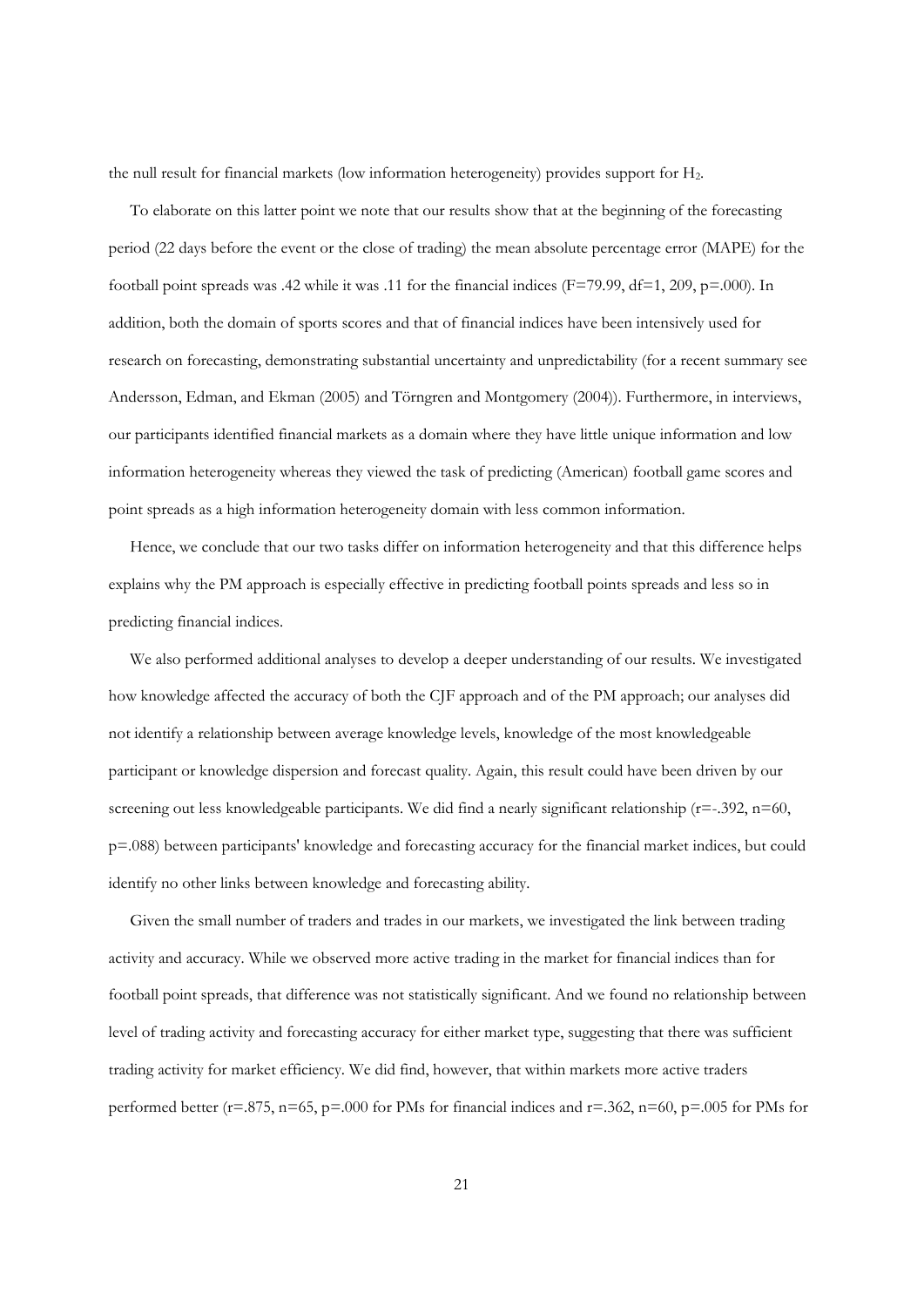football point spreads), suggesting that trading activity itself might indicate market knowledge.

### **DISCUSSION**

We have investigated the feasibility and accuracy of Prediction Markets (PMs) for forecasting situations characterized by a small number of knowledgeable participants, typical for institutional forecasting. Our results show that PMs are feasible in environments with varying degrees of information-heterogeneity, and can be conducted effectively with group sizes as small as six traders per market.

We found that PMs outperform the commonly applied approaches of Combined Judgmental Forecasts (CJF) and Key Informants (KI) in more difficult-to-predict environments, characterized by high knowledge and information heterogeneity between participants. The approach worked as well as the more traditional CJF - and KI approaches in more homogeneous environments. We attribute this superior performance of the PM approach in high information-heterogeneity environments to their ability to provide for information *exchange* between participants: trader's private, unique and unshared information becomes shared and common through their trades.

We also found that forecasts of both the PM approach and of the CJF approach are more accurate than those of the KI approach in situations we characterize as high information-heterogeneity. This finding may emerge because improved accuracy in any high information-heterogeneity environment requires a mechanism to consider and weight different expectations; both the PM approach and the CJF approach provide such a mechanism while the KI approach does not. Because our screening procedure produced a limited absolute information-heterogeneity level among our participants, our results should be viewed as a conservative test of the relative advantage of the PM approach in situations with high information-heterogeneity and we would expect a stronger advantage for the PM approach in cases of an even higher level of informationheterogeneity. Similarly, the PM approach's benefits should also be expected to be larger if market participants are more experienced traders than those we used in our study (Berg, Forsythe, and Rietz 1996).

Our results raise questions about why and when the PM approach should be expected to perform well in the field. If information exchange and learning change participant's knowledge, then the PM approach has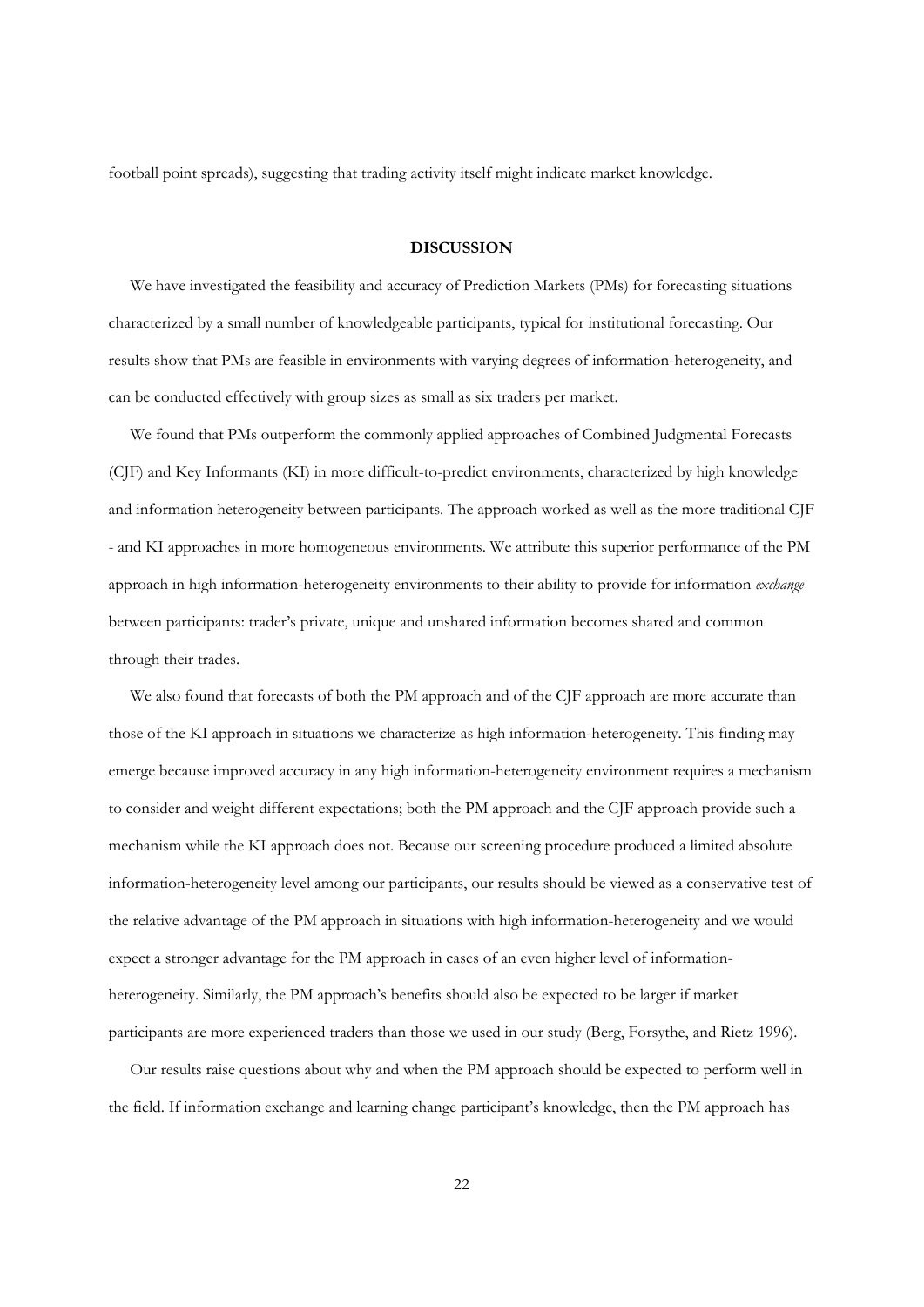two intertemporal advantages over the CJF approach. First, participants improve their knowledge over time through the exchange mechanism, mitigating the effect of low-knowledge participants. Second, if the weights used for aggregation in the CJF approach, typically taken at one point in time, are not updated, those weights may become suboptimal if the environment is unstable or highly unpredictable. A PM, operating continuously, can aggregate such environmental and knowledge-based changes naturally and continuously and may also be effective in deriving participants' weights for future analyses (see Chen et al. (2004)). In more stable, low information-heterogeneity environments, those problems do not exist and, hence, the PM approach exhibits no advantage over the KI approach or the CJF approach. Indeed, our results imply that the KI approach, the simplest, most cost-effective mechanism, should generally be chosen in such situations as that the additional use of information technology provides little value.

If our results hold in further testing, they suggest some useful managerial implications. First, Prediction Markets may remedy some of the limitations of existing Group Support Systems (GSS). They seem to be effective with small numbers of participants, a challenging domain for traditional GSS (Gallupe et al. 1992). Secondly, better (institutional) forecasts may be achieved with the PM approach compared with the CJF - and the KI approach, with that improvement being most significant in environments with high informationheterogeneity. Also, the PM approach does no worse than the CJF - or the KI approach in low informationheterogeneity environments, making it a robust choice when little is actually known about environmental information heterogeneity.

Thirdly, since the PM approach is superior to the CJF approach in high information-heterogeneity environments and the KI approach is no worse than the CJF approach in the low information-heterogeneity environment, it may be that the CJF approach should be a third choice option in most institutional forecasting environments.

Our results suggest several opportunities for future study. First, we compared the PM approach with approaches (CJF and KI) that are commonly applied in the practice of institutional forecasting. However, we did not compare them directly with more "traditional" GSSs which, like PMs do allow information exchange between participants. In future research the accuracy of PMs could thus also be compared directly with GSSs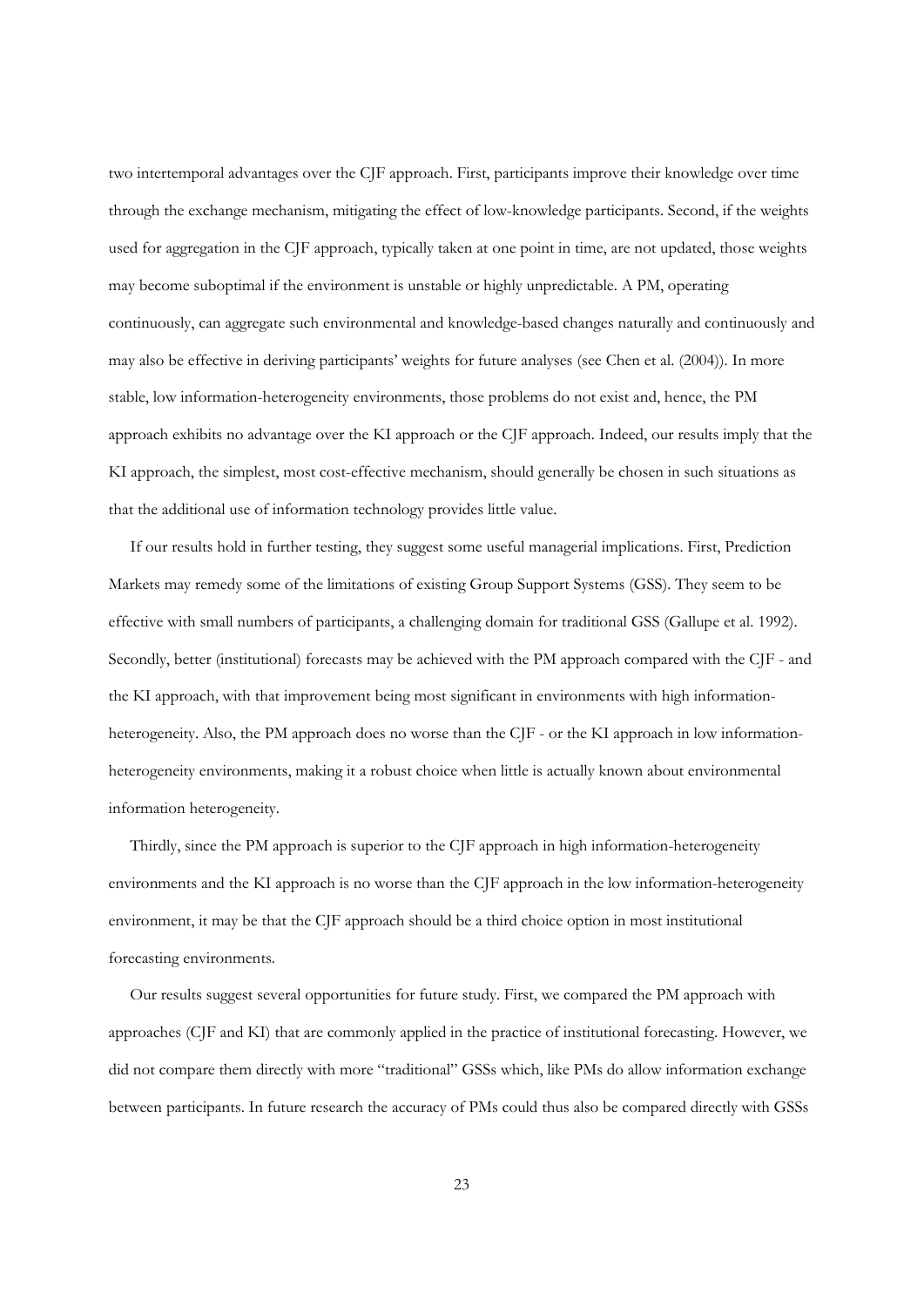even though these systems are intended to facilitate especially group decision rather than group forecasting processes. Second, we allowed all participants to search for additional information, but did not provide any help in doing so. As such we treated all participants equally. We suspect that different ways to provide additional information lead to trading behavior and a market outcome that differ in quality. Third, our procedure screened out low and medium knowledge individuals so we could not determine how any of the procedures would have fared were they included. Including low and medium knowledge individuals would further increase the knowledge-heterogeneity among the participants, increasing market liquidity and potentially increasing the relative advantage of the PM approach

In line with past work, we have set the size of the PMs to six individuals in our experiment. We have no data on how the performance of the PM approach varies with group size or when a market is too small. How market efficiency varies with group size (is there a minimize market size, and if so, what?) is an important topic for future research. In addition, given our arguments about knowledge sharing in high-informationheterogeneity environments as the explanation for the PM approach's performance, it would be useful to directly compare other repeated information-sharing mechanisms, perhaps of the repeated-Delphi type. (See Cil, Alpturk, and Yazgan (2005), for example).

While there are clearly many other research opportunities, we reemphasize our main findings: The PM approach is feasible in situations with small numbers of participants and most effective in situations with high information-heterogeneity. These are characteristics shared by many common institutional forecasting settings in organizations. And the PM approach appears to provide forecasting accuracy that is superior to other methods that are in common use in such situations.

#### **REFERENCES**

- Barnes, P. (1986), "Thin Trading and Stock Market Efficiency: The Case Of The Kula Lumpur Stock Exchange," *Journal of Business Finance and Accounting*, 13 (4), 609-17.
- Batchelor, R. and P. Dua (1995), "Forecaster Diversity and the Benefits of Combining Forecasts," *Management Science*, 41 (1), 68-75.

Anderson, L.R. and C.A. Holt (1997), "Information Cascades in the Laboratory," *American Economic Review*, 87 (5), 847-62.

Andersson, P., J. Edman, and M. Ekman (2005), "Predicting the World Cup 2002 in Soccer: Performance and Confidence of Experts and Non-Experts," *International Journal of Forecasting*, 21 (3), 565-76.

Armstrong, J.S. (2001), *Principles of Forecasting: A Handbook for Researchers and Practitioners*, Norwell MA: Kluwer Academic Publishers.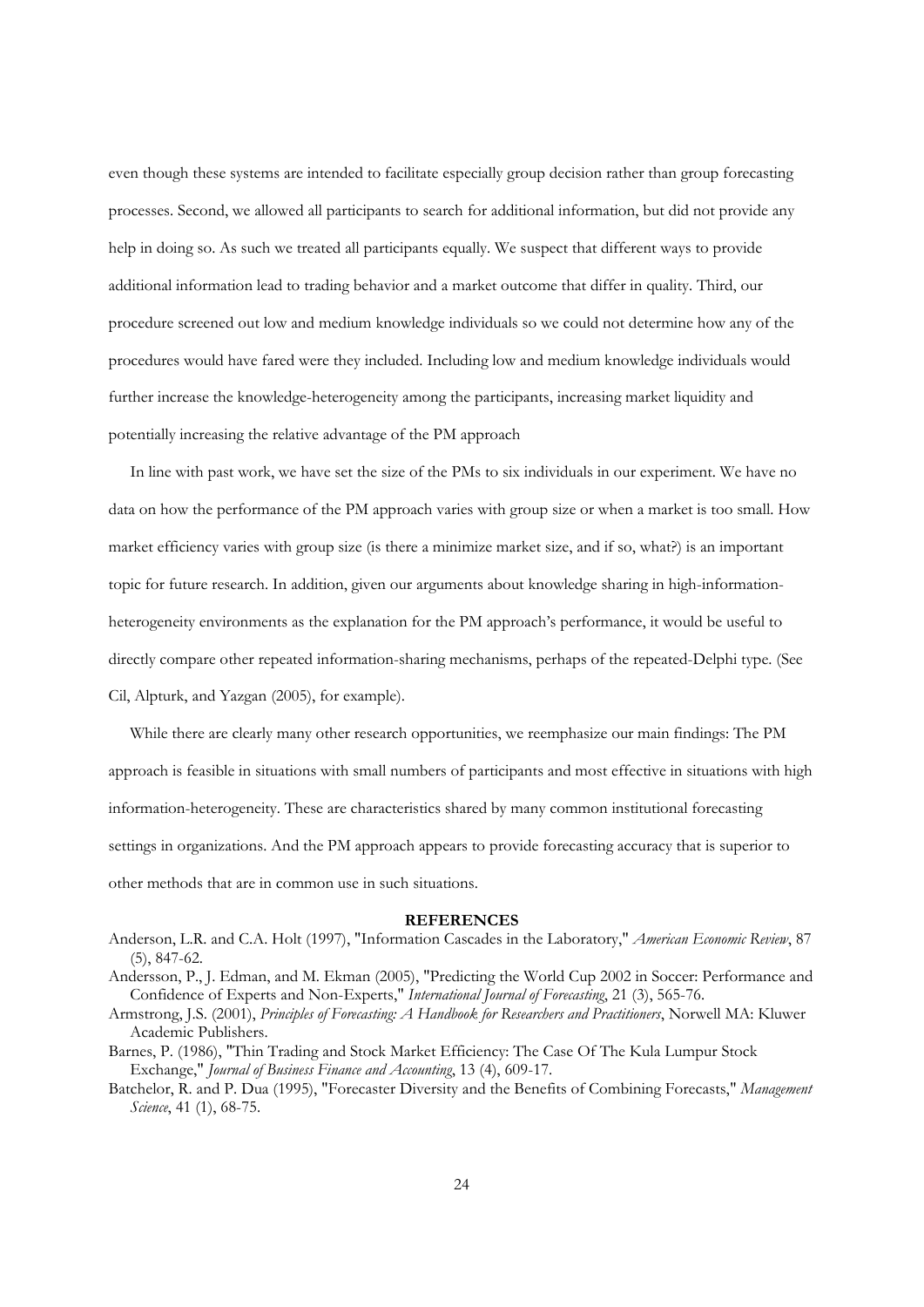- Berg, J., R. Forsythe, and T. Rietz (1996), "What Makes Markets Predict Well? Evidence from the Iowa Electronic Markets," in *Essays in Honor of Reinhard Selten*, Wulf Albert and Werner Güth and Peter Hammerstein and Benny Moldovanu and Eric Van Damme, Eds.: Springer Verlag, 444-63.
- Berg, J.E. and T.A. Rietz (2003), "Prediction Markets as Decision Support Systems," *Information Systems Frontiers*, 5 (1), 79-93.
- Berg, J.E., F.D. Nelson, and T.A. Rietz (2008), "Prediction Market Accuracy in the Long Run," *International Journal of Forecasting*, 24 (2), 285-300.
- Chen, K.-Y., L.R. Fine, and B.A. Huberman (2003), "Predicting the Future," *Information Systems Frontiers*, 5 (1), 47-61.
- Chen, K.-Y., L.R. Fine, and B.A. Huberman (2004), "Eliminating Public Knowledge Biases in Information-Aggregation Mechanisms," *Management Science*, 50 (7), 983-94.
- Cil, I., O. Alpturk, and H.R. Yazgan (2005), "A New Collaborative System Framework Based on a Multiple Perspective Approach: InteliTeam," *Decision Support Systems*, 39 (4), 619-41.
- Dahan, E., A.W. Lo, T. Poggio, N. Chan, and A. Kim (2007), *Securities Trading of Concepts (STOC),* Working Paper,
- Das, S. (2005), "A Learning Market-Maker in the Glosten-Milgrom Model," *Quantitative Finance*, 5 (2), 169-80.
- Dennis, A.R. (1996), "Information Exchange and Use in Group Decision Making: You Can Lead a Group to Information, but You can't Make It Think," *MIS Quarterly*, 20 (4), 433-57.
- Dennis, A.R. and M.J. Garfield (2003), "The Adoption and Use of GSS in Project Teams: Toward More Participative Processes and Outcomes," *MIS Quarterly*, 27 (2), 289-323.
- DeSanctis, G. and R.B. Gallupe (1987), "A Foundation for the Study of Group Decision Support Systems," *Management Science*, 33 (5), 589-609.
- Elberse, A. (2007), "The Power of Stars: Do Star Actors Drive the Success of Movies?," *Journal of Marketing*, 71 (4), 102-20.
- Evans, M. (2002), *Practical Business Forecasting*, Malden MA: Blackwell Publishing.
- Fama, E.F. (1991), "Efficient Capital Markets II," *Journal of Finance*, 46, 1575-617.
- Fildes, R. and R. Hastings (1994), "The Organization and Improvement of Market Forecasting," *Journal of the Operational Research Society*, 45 (1), 1-16.
- Forsythe, R., T.A. Rietz, and T.W. Ross (1999), "Wishes, Expectations and Actions: A Survey on Price Formation in Election Stock Markets," *Journal of Economic Behavior & Organization*, 39 (1), 83-110.
- Foutz, N.Z. and W. Jank (2008), *The Wisdom of Crowds: Pre-release Forecasting for New Products via Functional Shape Analysis of the Online Virtual Stock Market,* Working Paper,
- Fung, J.K.W., H.M.K. Mok, and K.C.K. Wong (2004), "Pricing Efficiency in a Thin Market with Competitive Market Makers: Box Spread Strategies in the Hang Seng Index Options Market," *Financial Review*, 39, 434- 54.
- Gallupe, R.B., A.R. Dennis, W.H. Cooper, J.S. Valacich, L.M. Bastianutti, and J.F. Nunamaker (1992), "Electronic Brainstorming and Group Size," *Academy of Management Journal*, 35 (2), 350-69.
- Garthwaite, P.H., J.B. Kadane, and A. O'Hagan (2005), "Statistical Methods for Eliciting Probability Distributions," *Journal of the American Statistical Association*, 100 (470), 680-700.
- Grossman, S. (1976), "On the Efficiency of Competitive Stock Markets Where Trades Have Diverse Information," *Journal of Finance*, 31 (2), 573-85.
- Grossman, S.J. and J.E. Stiglitz (1980), "On the Impossibility of Informationally Efficient Markets," *American Economic Review*, 70 (3), 393-408.
- Grossman, S.J. (1981), "An Introduction to the Theory of Rational Expectations under Asymmetric Information," *Review of Economic Studies*, 48 (4), 541-59.
- Gruca, T.S., J. Berg, and M. Cipriano (2003), "The Effect of Electronic Markets on Forecasts of New Product Success," *Information Systems Frontiers*, 5 (1), 95-105.
- Guo, Z., F. Fang, and A.B. Whinston (2006), "Supply chain information sharing in a macro prediction market " *Decision Support Systems*, 42 (3), 1944-58.
- Hayek, F.A.v. (1945), "The Use of Knowledge in Society," *American Economic Review*, 35 (4), 519-30.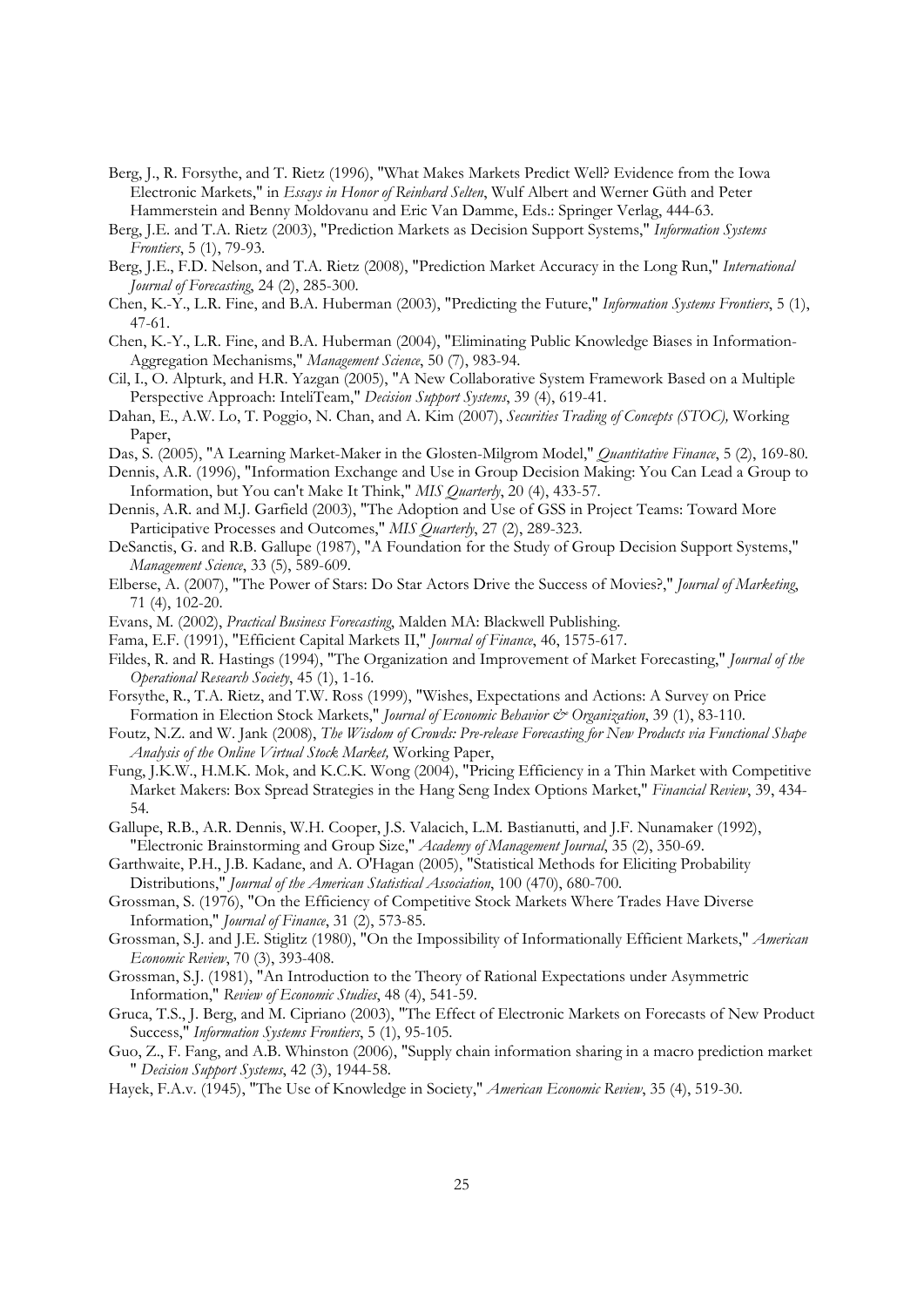- Hightower, R. and L. Sayeed (1996), "Effects of Communication Mode and Prediscussion Information Distribution Characteristics on Information Exchange in Groups," *Information Systems Research*, 7 (4), 451- 65.
- Kumar, N., L.W. Stern, and J.C. Anderson (1993), "Conducting Interorganizational Research Using Key Informants," *Academy of Management Journal*, 36 (6), 1633-51.
- LaComb, C.A., J.A. Barnett, and Q. Pan (2007), "The Imagination Market," *Information Systems Frontiers*, 9 (2- 3), 245-56.
- Malkiel, B.G. (2003), "The Efficient Market Hypothesis and Its Critics," *Journal of Economic Perspectives*, 17 (1), 59-82.
- Ostrover, S. (2005), "Employing Information Markets to Achieve Truly Colloborative Sales Forecasting," *Journal of Business Forecasting*, 24 (1), 9-12.
- Pennock, D.M., S. Lawrence, C.L. Giles, and F.A. Nielsen (2000), "The Power of Play: Efficiency and Forecast Accuracy in Web Market Games," in NEC Research Institute Technical Report: NEC Research Institute.
- Pennock, D.M., S. Lawrence, C.L. Giles, and F.Å. Nielsen (2001), "The Real Power of Artificial Markets," *Science*, 291 (5506), 987-88.
- Plott, C.R. and S. Sunder (1982), "Efficiency of Experimental Security Markets with Insider Information: An Application of Rational Expectation Models," *Journal of Political Economy*, 90 (4), 663-98.
- Plott, C.R. and S. Sunder (1988), "Rational Expectations and the Aggregation of Diverse Information in Laboratory Security Markets," *Econometrica*, 56, 1085-118.
- Plott, C.R. (2000), "Markets as Information Gathering Tools," *Southern Economic Journal*, 67 (1), 2-15.
- Rodan, S. and C. Galunic (2004), "More than Network Structure: How Knowledge Heterogenity Influences Managerial Performance and Innovativeness," *Strategic Management Journal*, 25 (6), 541-62.
- Shaw, M.E. (1981), *Group Dynamics: The Psychology of Small Group Behavior* (3rd ed.), New York: McGraw-Hill.
- Sia, C.-L., B.C.Y. Tan, and K.-K. Wei (2002), "Group Polarization and Computer-Mediated Communication: Effects of Communication Cues, Social Presence, and Anonymity," *Information Systems Research*, 13 (1), 70- 90.
- Soukhoroukova, A., M. Spann, and B. Skiera (2010), "Generating and Evaluating New Product Ideas with Idea Markets," *Journal of Product Innovation Management*, Forthcoming.
- Spann, M. and B. Skiera (2003), "Internet-Based Virtual Stock Markets for Business Forecasting," *Management Science*, 49 (10), 1310-26.
- Spann, M. and B. Skiera (2009), "Sports Forecasting: A Comparison of the Forecast Accuracy of Prediction Markets, Betting Odds and Tipsters," *Journal of Forecasting*, 28 (1), 55-72.
- Stasser, G. and W. Titus (1985), "Pooling of Unshared Information in Group Decision Making: Biased Information Sampling During Discussion," *Journal of Personality and Social Psychology*, 48 (6), 1467-78.
- Stasser, G. and W. Titus (1987), "Effects of Information Load and Percentage of Shared Information on the Dissemination of Unshared Information During Group Discussion," *Journal of Personality and Social Psychology*, 53 (1), 81-93.
- Stasser, G. (1992), "Information Salience and the Discovery of Hidden Profiles by Decision Making Groups: A 'Thought Experiment'," *Organizational Behavior and Human Decision Making Processes*, 52, 156-81.
- Stracca, L. (2004), "Behavioral Finance and Asset Prices: Where do We Stand?," *Journal of Economic Psychology*, 25 (3), 373-406.
- Sunder, S. (1992), "Market for Information: Experimental Evidence," *Econometrica*, 60 (3), 667-95.
- Sunder, S. (1995), "Experimental Asset Markets: A Survey," in *The Handbook of Experimental Economics*, J.H. Kagel and A.E. Roth, Eds.: Princeton University Press, 445-500.
- Surowiecki, J. (2005), *The Wisdom of Crowds: Why the Many Are Smarter Than the Few*, London: Abacus.
- Törngren, G. and H. Montgomery (2004), "Worse than Chance? Performance and Confidence among Professionals and Laypeople in the Stock Market," *Journal of Behavioral Finance*, 5 (3), 246-51.
- Van Bruggen, G.H., G.L. Lilien, and M. Kacker (2002), "Informants in Organizational Marketing Research: Why use Multiple Informants and How to Aggregate Responses," *Journal of Marketing Research*, 39 (4), 469- 78.
- Wolfers, J. and E. Zitzewitz (2004), "Prediction Markets," *Journal of Economic Perspectives*, 18 (2), 107-26.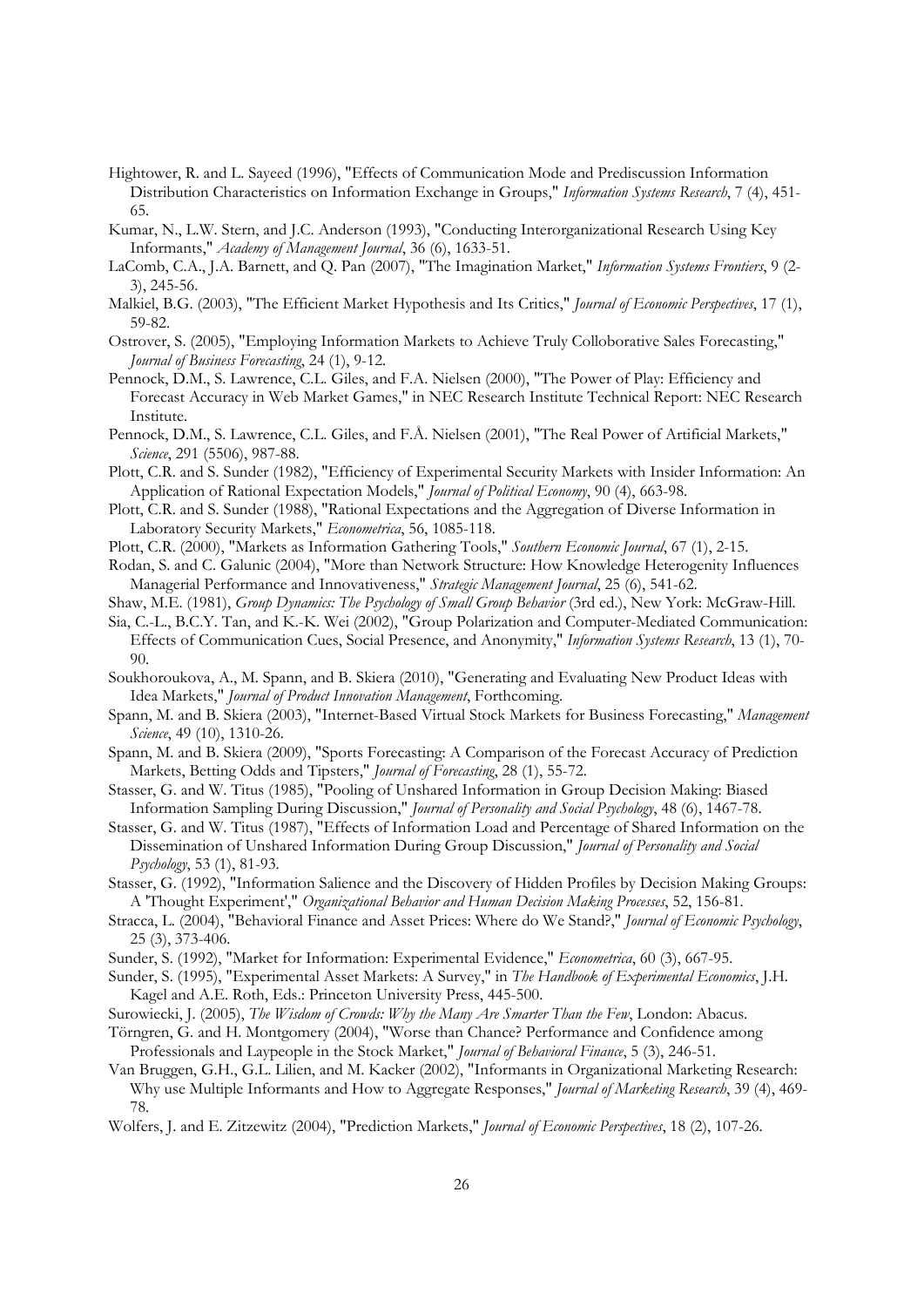|                                   | Judgmental Forecasts (CJF) Approach to Institutional Forecasting                                                                                                                                                                                           |                                                                                                                                                                                                       |
|-----------------------------------|------------------------------------------------------------------------------------------------------------------------------------------------------------------------------------------------------------------------------------------------------------|-------------------------------------------------------------------------------------------------------------------------------------------------------------------------------------------------------|
|                                   | Combined Judgmental Forecasts                                                                                                                                                                                                                              | Prediction Markets                                                                                                                                                                                    |
| Information Collection            |                                                                                                                                                                                                                                                            |                                                                                                                                                                                                       |
| About forecasted<br>variable      | Direct and explicit measurement<br>of variables of interest<br>Information available to each<br>$\bullet$<br>informant<br>Incentives for providing biased<br>٠<br>information may be present<br>Direct (self)assessments of<br>knowledge and/or confidence | Indirect measurement of<br>٠<br>variables of interest through<br>observation of trading behavior<br>Information provided not<br>٠<br>directly visible<br>Incentives for speculation may<br>be present |
|                                   |                                                                                                                                                                                                                                                            |                                                                                                                                                                                                       |
| About knowledge and<br>confidence | Providing responses is<br>straightforward and relatively<br>easy for informants                                                                                                                                                                            | No direct assessment of<br>knowledge and/or confidence<br>Market participation can be<br>relatively complex for informants                                                                            |
| Information Dissemination         | Only public information is<br>$\bullet$<br>shared and information of each<br>informant is not broadcasted to<br>other informants                                                                                                                           | Private information of each<br>$\bullet$<br>informant becomes public<br>through trading and is thereby<br>broadcasted through the market<br>mechanism                                                 |
| Information Aggregation           | Aggregation explicitly done by<br>$\bullet$<br>the researcher                                                                                                                                                                                              | Aggregation implicitly done<br>$\bullet$<br>through market mechanism                                                                                                                                  |
|                                   | Various alternative (mostly<br>٠<br>proportional) weighting schemes<br>can be applied<br>Knowledge-based weighting<br>possible                                                                                                                             | Disproportional weighting of the<br>input of the strongest believer                                                                                                                                   |

**Table 1 Comparison of Main Information Characteristics of the Prediction Market (PM) and the Combined Judgmental Forecasts (CJF) Approach to Institutional Forecasting** 

Note: The Key Information approach, a special case of Combined Judgmental Forecasts, shares the Combined Judgmental Forecasts characteristics for Information Collection while Information Broadcasting (i.e. Information Dissemination) and Information Aggregation considerations do not apply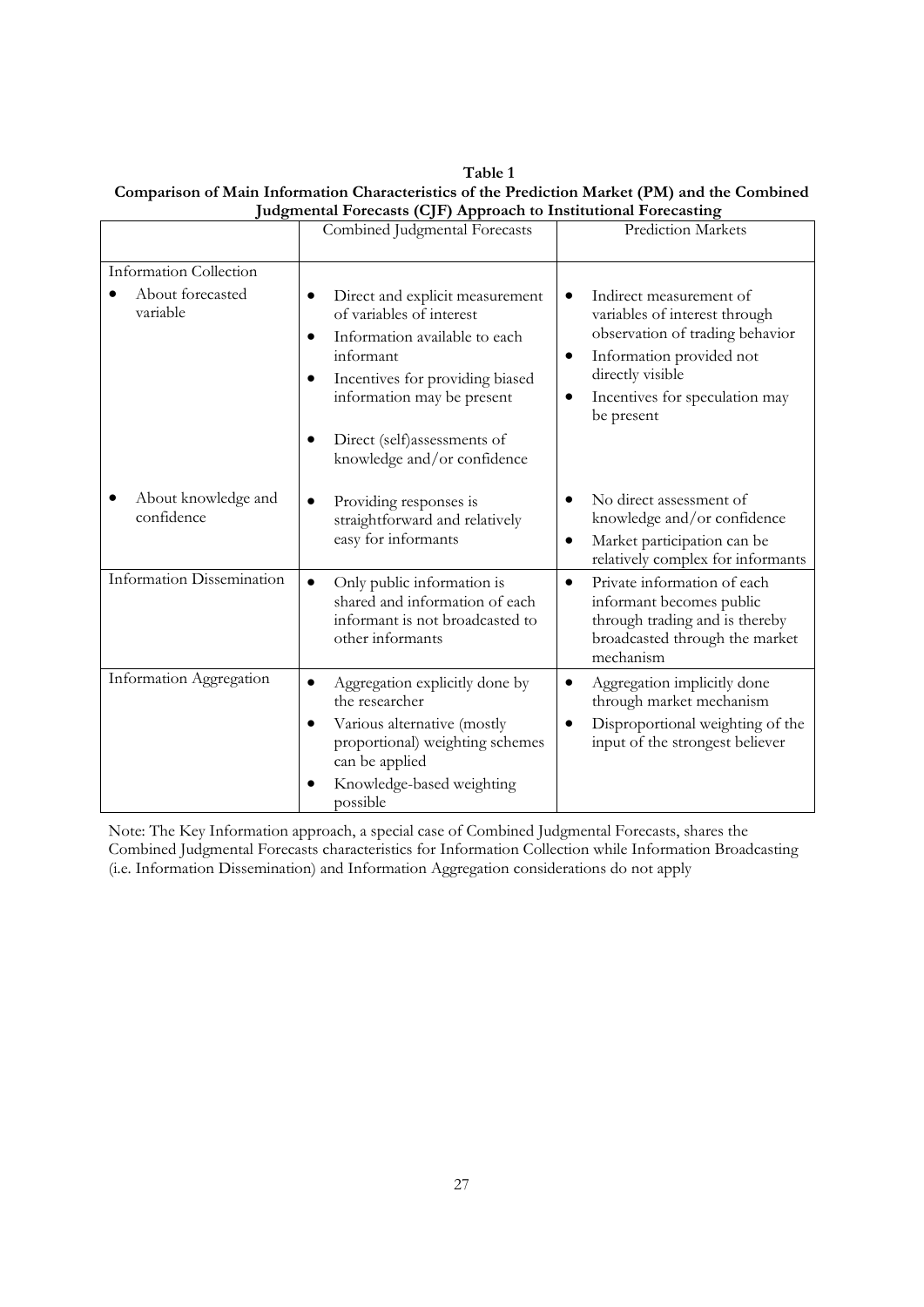#### **Table 2**

|                          |                                  |                                         | <b>MAPE</b> (Standard Deviation) averaged across 12 Days |                                        |                                        |                                             |
|--------------------------|----------------------------------|-----------------------------------------|----------------------------------------------------------|----------------------------------------|----------------------------------------|---------------------------------------------|
|                          |                                  | Key Informant                           |                                                          | Combined Judgmental Forecasts          |                                        | <b>Prediction Markets</b>                   |
|                          |                                  |                                         | Unweighted                                               | Knowledge-Based<br>Weighted            | Confidence-<br><b>Based Weighted</b>   |                                             |
| Football Point Spreads   | <b>OSU</b><br><b>FSU</b><br>Mean | .354(.216)<br>1.050(1.12)<br>.702(.866) | .304(.121)<br>.630(.305)<br>.467(.281)                   | .301(.129)<br>.672(.337)<br>.486(.313) | .307(.111)<br>.640(.292)<br>.473(.275) | .230(.060)<br>.356(.194)<br>.293(.154)      |
| <b>Financial Indices</b> | Oil Price<br>Dow Jones<br>Mean   | .087(.028)<br>.075(.101)<br>.081(.072)  | .102(.050)<br>.029(.014)<br>.065(.052)                   | .099(.045)<br>.030(.019)<br>.065(.049) | .090(.030)<br>.023(.010)<br>.056(.041) | .113(.017)<br>$.071$ $(.044)$<br>.092(.039) |
| Mean                     |                                  | .406(.697)                              | .276(.288)                                               | .286(.311)                             | .275(.290)                             | .188(.149)                                  |

# **Forecasting Accuracy of the Key Informant (KI), Combined Judgmental Forecasts (CJF) and Prediction Markets**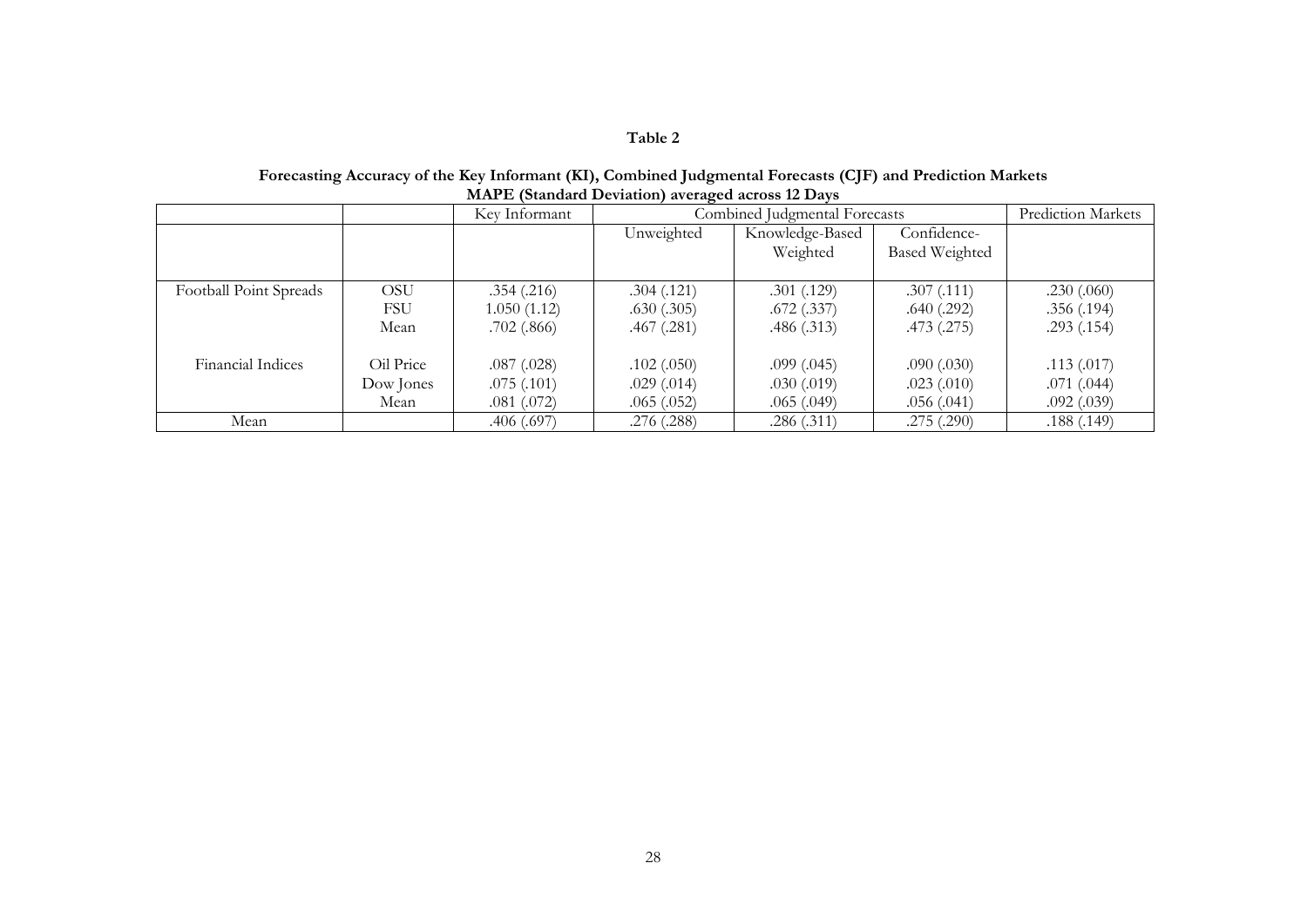

**Figure 1: Mean Absolute Percentage Errors (MAPE) for the Financial Indices Forecasts** 

Note: Graphs exclude first and last five days of the market; Day 1 refers to 6th day of trading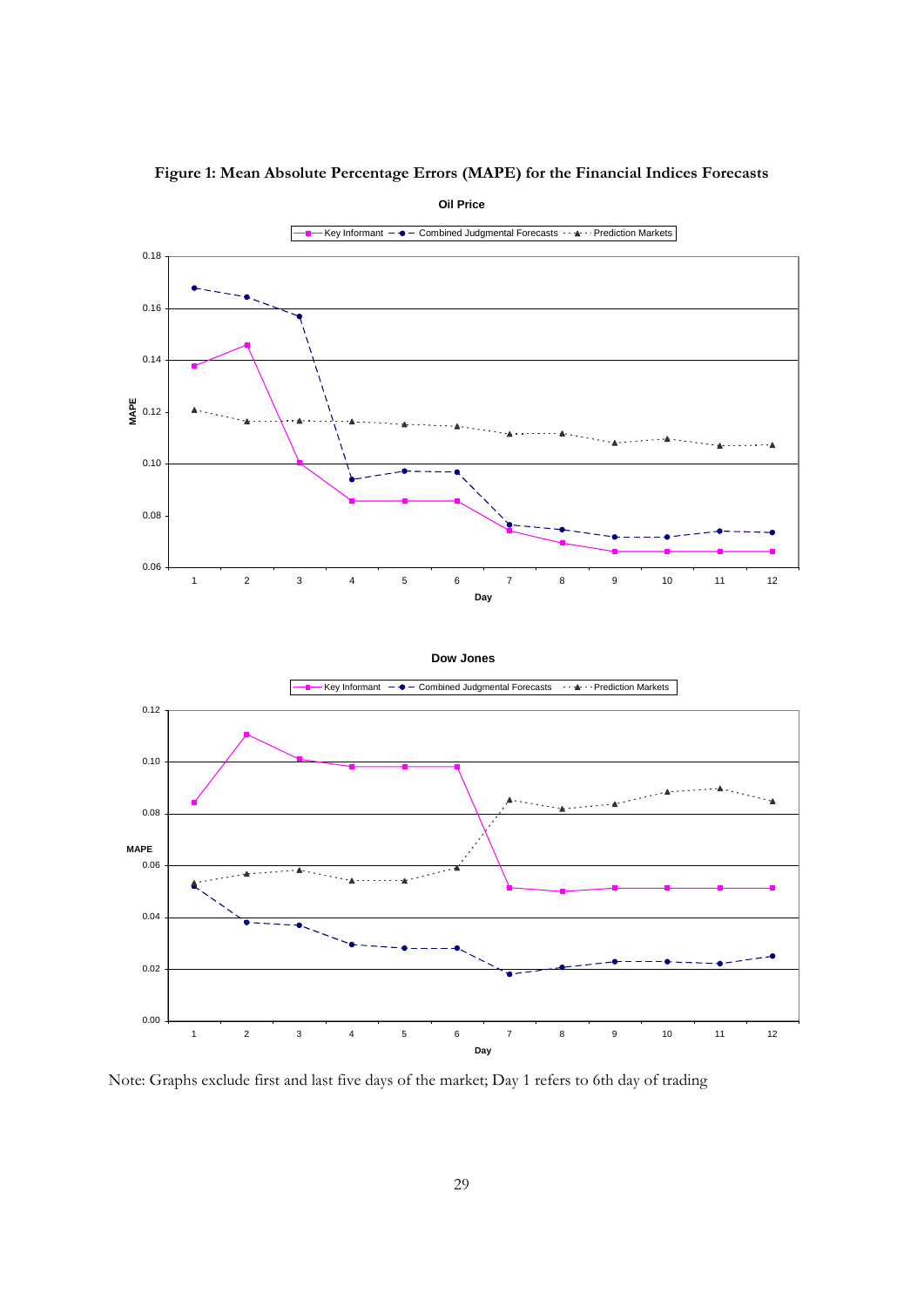

**Figure 2: Mean Absolute Percentage Errors (MAPE) for the Football Point Spread Forecasts** 



Note: Graphs exclude first and last five days of the market; Day 1 refers to 6th day of trading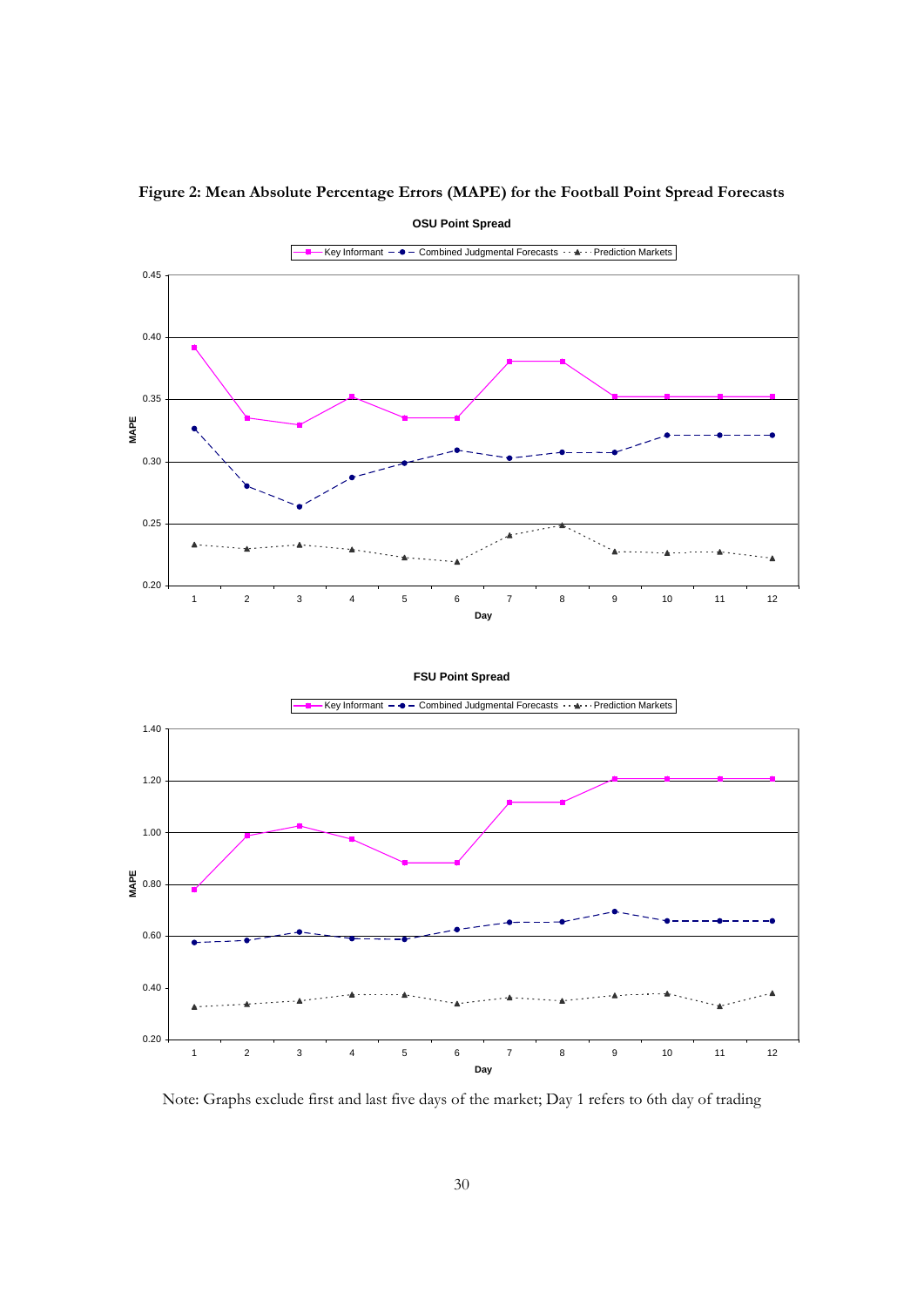#### **Appendix A**

#### *MARKET MAKER MECHANISM*

Our main criterion for selecting the market mechanism was that it should maintain a sufficient level of liquidity, it should be easy to understand, and it should lead to efficient prices. The most common market mechanism in prediction markets - the double auction, requires a matching bid-and-ask order pair in order to determine the price of a trade. This competitive mechanism operates well in the case of a large number of traders that are willing to sell and buy stocks. However, in small PMs that last several days or weeks like our PMs, a rather low trader-to-stock ratio is likely. The reasons for this are that the number of informants is small and the informants trade asynchronously. In this situation, a double auction might limit trading opportunities, which might decrease the informants' interest in the PM. The use of a trading agent similar to a market maker on NASDAQ or the "Virtual Specialist" at the Hollywood Stock Exchange avoids this shortcoming. The automatic version of the trading agent uses an algorithm to automatically set price quotes that allow the buying and selling of stocks at any time.

In our study the PMs thus applied a two-sided automated market maker trading mechanism, comparable to the one used at NASDAQ to avoid lack of trading opportunities that can arise due to our experimental setting of only six traders per market. Our market maker accepted every order from a informant and executed it at a pre-announced price that is identical for purchase or sale orders. That price was adjusted after every executed order by an automatic price adjustment procedure.

The use of the market maker trading mechanism allowed informants to trade anytime at a preannounced price. Purchases increased the price p for the next order, sales decreased this price. The goal of our price adjustment mechanism was to set a price p according to an estimate of the stock's true value V based on traders' order flow: informed traders are aware of changes in V and trade accordingly. Each trade of a single stock represents a signal to the market maker. Therefore, the quantities of stocks per transaction as well as the number of transactions in the same direction (i.e. the number of purchases or sales) were indicators of the possible magnitude of the deviation between p and V. We applied this principle in determining the price adjustment based on a moving window of the last *I* transactions, accounting for volume and direction of each transaction. To increase robustness, we also used information about the maximum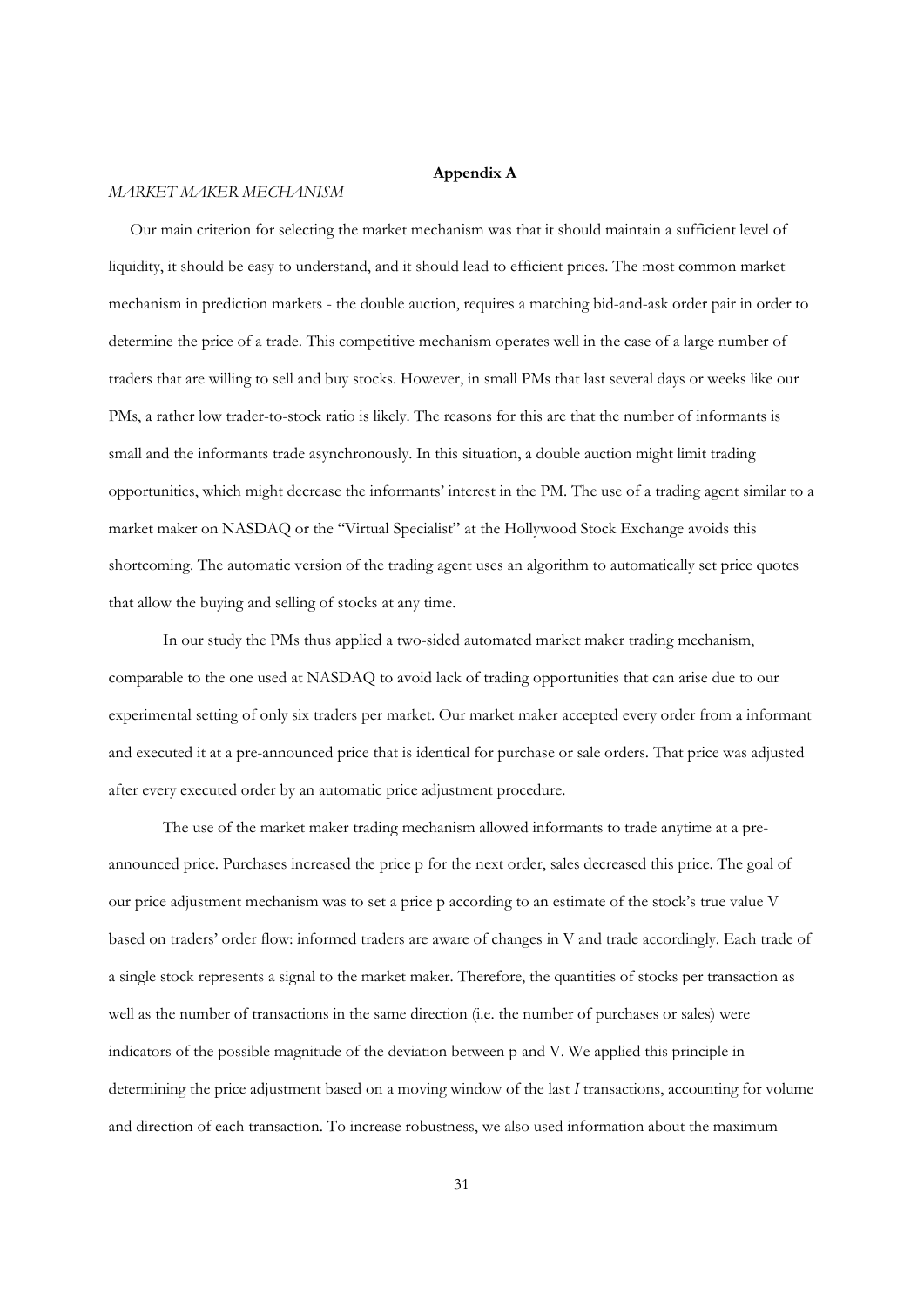possible value of V to scale the magnitude of price adjustment per share. We tested our mechanism both numerically and empirically before the application in our PMs and set a maximum order quantity of 50 shares to stabilize the markets. The latter characteristic led to more frequent price adjustments in case of large orders. An important goal for the design of the market maker mechanism together with the initial portfolio size and the amount of cash the informants received was to provide market informants with the possibility and freedom to fully express their opinions in their trading behavior. The following equation gives our price adjustment function with the parameter values used in our experiment.

$$
p_{j,n} = p_{j,n-1} + \max \left\{ sig_{j,n} \cdot q_{j,n} \cdot \frac{p_{j,\max}^2}{\gamma^2} \cdot \frac{\left(\sum_{i=0}^{I_n} q_{j,n-i}\right)}{I+1}, \alpha \right\}
$$
  
with 
$$
sig_{j,n} = \left\{\begin{matrix} -1 \quad \text{for sale} \\ 1 \quad \text{for purchase} \end{matrix} , I_n = \begin{cases} n \quad \text{for } n < I = 10 \\ 10 \quad \text{for } n \ge I = 10 \end{cases} \quad (n > 0, j \in J),
$$

 $\binom{n}{10}$  *for*  $n \ge I = 10$ 

where:

 $p_{i,n}$ : Market maker price for j-th stock after the n-th trade,

*q<sub>in</sub>*: Quantity of order of j-th stock at the n-th trade,

 $sig_{i,n}$ : Sign of the order of j-th stock at the n-th trade,

 $p_{i,\text{max}}$ : Maximum price for j-th stock,

*I<sub>n</sub>*: Length of moving average window,

*J*: Index set of stocks,

 $\overline{\mathfrak{l}}$ 

$$
\gamma
$$
: Scaling parameter (with  $\gamma = 500$ ),

 $\alpha$ : Minimum tick size (with  $\alpha = 0.01$ ).

The market prices in the PMs during the 22-day trading period represented the forecasts.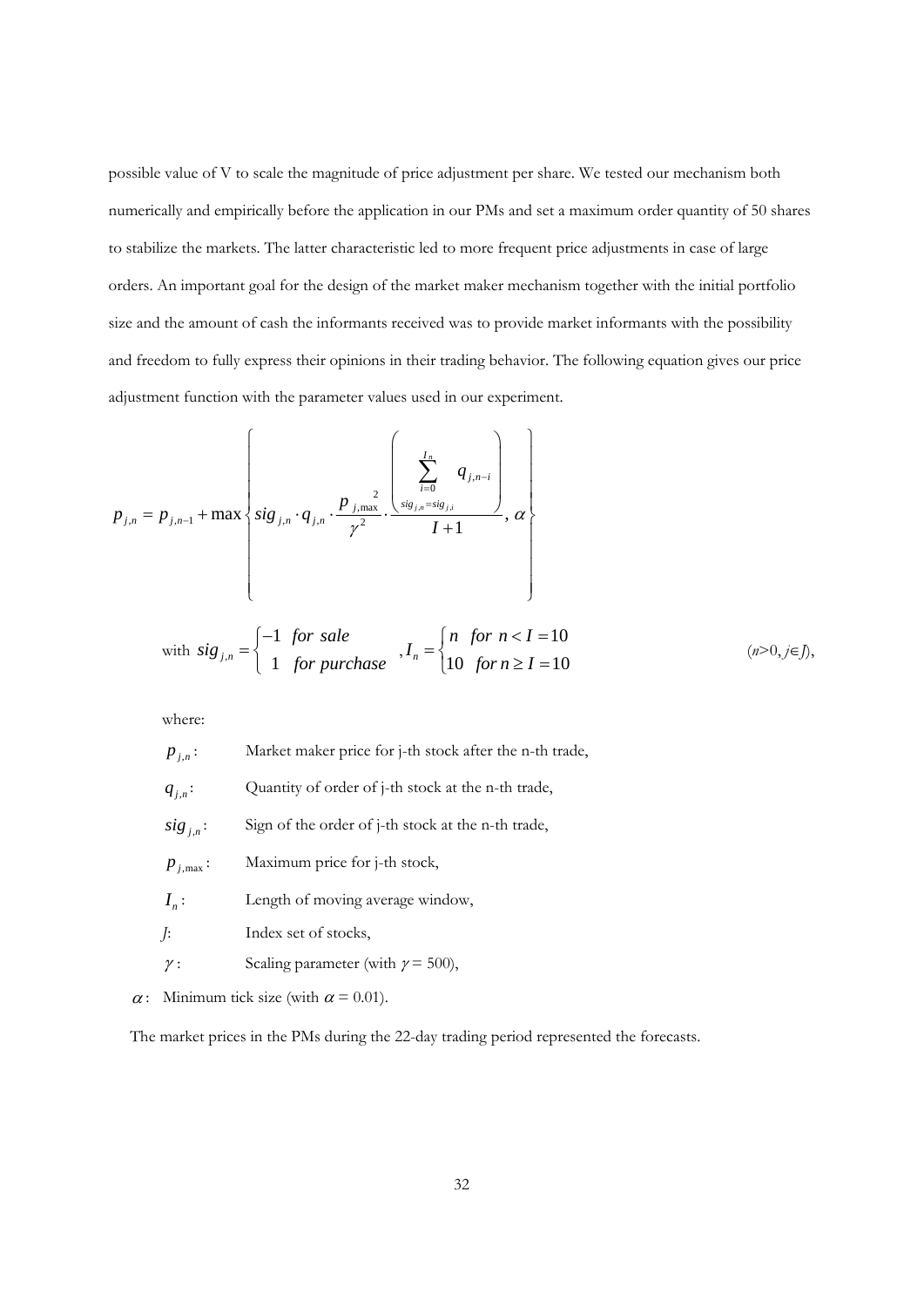**Appendix B Introductory Screen of the Prediction Market (PM)** 



#### **Explanatory Screen of Prediction Market (PM) for Oil Prices**